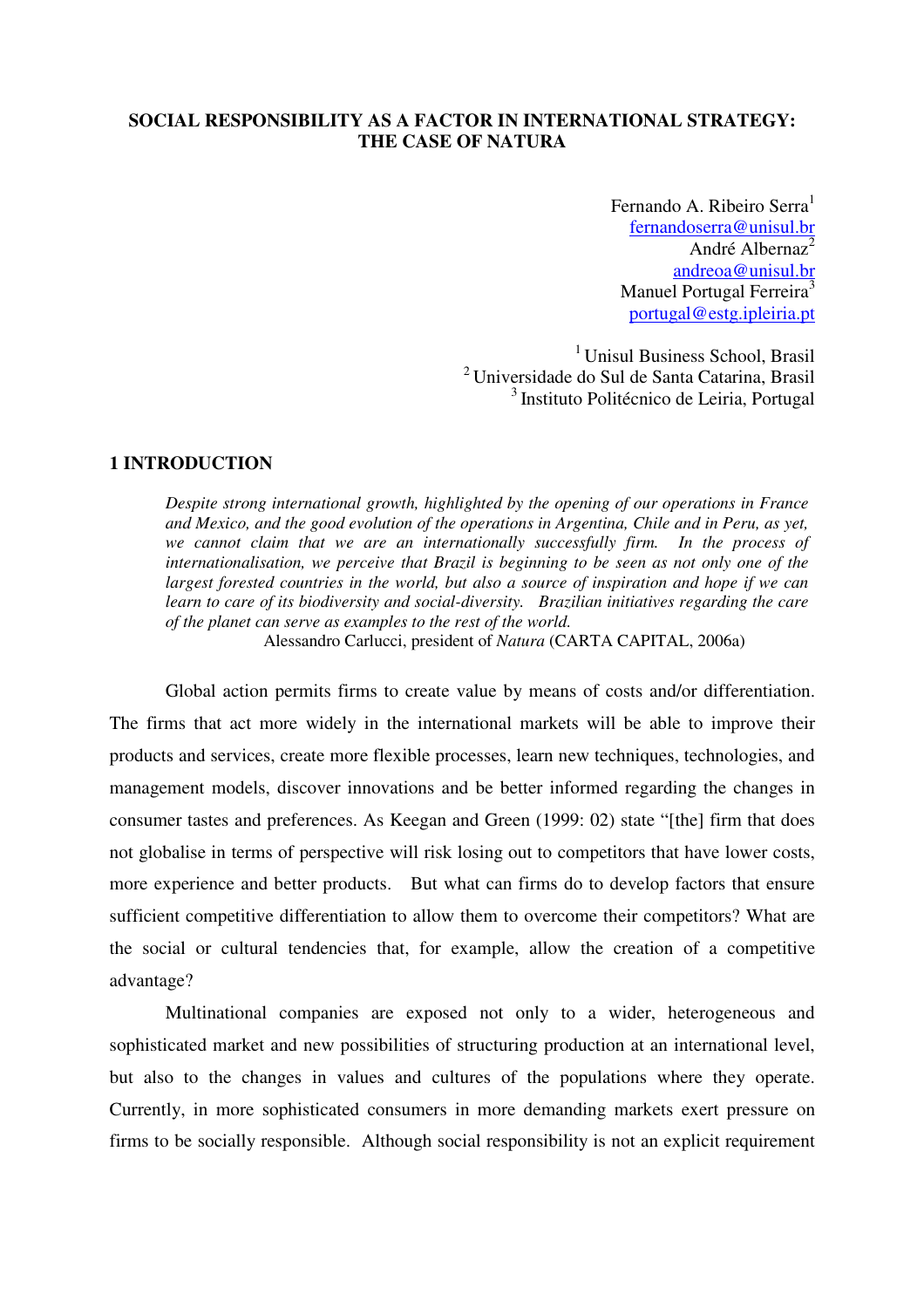in any international legislation, it is assuming growing importance as one of the components for obtaining success in international activities.

In the present article, we analyse a large Brazilian multinational company - *Natura Cosméticos S.A*. – from the point of view of its attitude regarding its social-environmental responsibility and its internationalisation. For the third consecutive year *Natura* received the award "The most admired firm in Brazil"<sup>",</sup> winning in five criteria: commitment with human resources, ethics, innovation, management quality and social responsibility; justifying its choice as a relevant case of internationalisation and of a strategy of social responsibility. In the present study, the mode of entry and behaviour of the firm in international markets are presented and an analysis is made as to whether they constitute a facilitating factor, or a competitive advantage, in the face of rivals in expanding international activities. To this end we use information sources and methods suited to the case study, searching among various secondary sources such as the annual reports of social responsibility of 2001 to 2005, data from the Statutes of the firm, digital documents and published scientific papers.

# **2 CONCEPTUAL REFERENCE**

## **2.1. The importance of the Stakeholders**

 Regarding the stakeholder, the organisation is characterised by relations with several groups, individuals and organisations. There are four critical groups of stakeholders (HENRIQUES and SADORSKY, 1999): *regulatory –* include the government, commercial associations (KELLEY, 1991; KIRBY, 1988), informal networks (ALLEN, 1984; PORTER and VAN DER LINDE, 1985; SCHRADER, 1991), and competitors with the power of lobby (BARRET, 1992); *organisational* – those directly related to the organisation and that directly influence the business, such as suppliers, shareholders, clients, and workers; *communities* – environmental organisations and other potential lobbyists; and *the media* – whose influence derives from the information that it can furnish about the organisation. Despite their importance, the attention depends on the perception of the executives regarding their importance. This concept is known as stakeholder salience (MITCHEL, AGLE and WOOD, 1997). In reality, it is impossible to restrict the stakeholders to the shareholders. Although the shareholders are normally the dominant group, other groups are increasingly important for the performance of the organisation due to their power of influence.

 The reputation of a firm is a set of perceptions held by people inside and outside the organisation (FOMBRUN, 1996). As organisations seek to satisfy demand from several groups of *stakeholders* (FREEMAN, 1984; DONALDSON and PRESTON, 1995; QUINN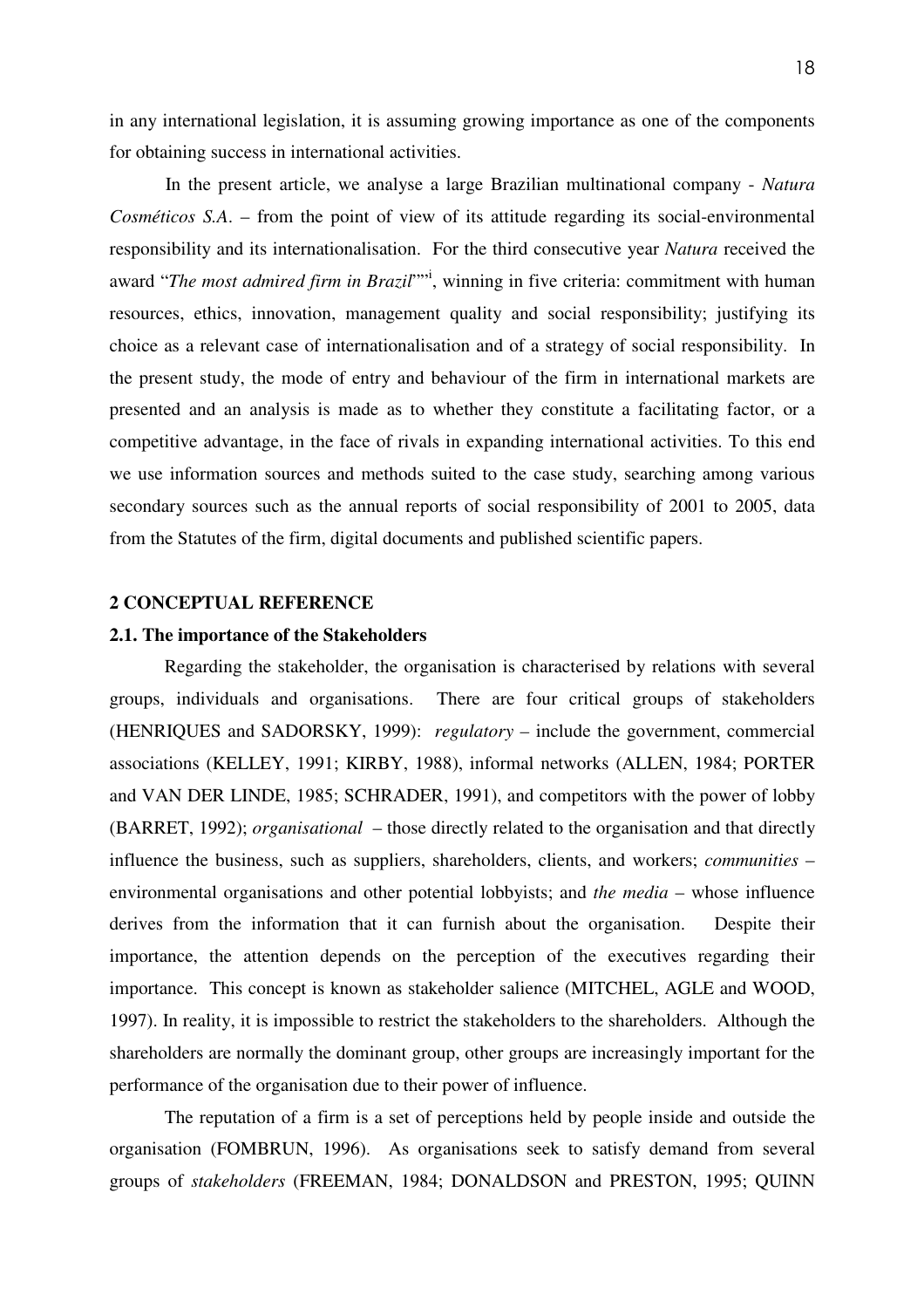and JONES, 1995; CARROL, 1996; SERRA, TORRES and TORRES, 2002), a good organisational reputation can be an asset and a source of competitive advantage for the creation of long-term value (BARNEY, 1991). Empirical studies show that reputation has a positive effect on the market value of organisations (SWANDA Jr, 1990; CHAUVIN and HIRSCHEY, 1994). A good reputation can result in price concessions, higher internal moral, reduced risk and better financial performance (FOMBRUN and SHANLEY, 1990; FOMBRUN, 1996). Fombrun (1996) suggests that the reputation of an organisation is a function of its credibility, reliability and responsibility in the market. It is, then, reasonable to state that superior environmental performance and socially responsibility help in the building of a reputation-based advantage for the organisation (SPICER, 1978; McGUIRE, SUNDGREEN and SCHNEEWEIS, 1988; FOMBRUN and SCHANLEY, 1990; COHEN, FENN and NAIMON, 1995; HAMILTON, 1995; KLASSEN and McLAUGHLIN, 1996; WADDOCK and GRAVES, 1997), which positively impacts on marketing and financial performance (MILES and COVIN, 2000).

# **2.2. Strategy and Internationalisation**

Increasingly, the capacity to generate value, which is essential for the generation of a sustainable competitive advantage, is related to intangible assets such as reputation, the capacity for innovation, and the ability to attract the best collaborators. Such assets are affected by the way in which the firm deals with the social and environmental impact of its operations. Aspects such as minimising waste, production with less pollution, defending consumer safety, paying fair wages, not subcontracting firms using sweatshop labour are among the many actions that contribute towards the building of intangible assets. The report form KPMG (2005) noted that there is a growing concern among firms with their social responsibility. According to the report, in 2005 52% of the 250 largest firms in Fortune 500 published reports on Corporative Responsibility. And, 64% of the 250 largest firms in the world made, at least, explicit mention of Corporative Responsibility.

The demand for factors that generate sustainable competitive advantage has led to assuming innovatory postures in order to better satisfy the needs of their clients and to get ahead of the competition. Such postures can rest on resources or capacities that are valuable, rare, difficult to imitate or irreplaceable (BARNEY, 1991). According to Porter (1996), innovation can be, at least in the short term, a source of competitive advantage, but requires an organisational culture that encourages innovation. It might be possible to exploit such a culture of innovation beyond national boundaries (HILL and HEMAIS, 2003). This does not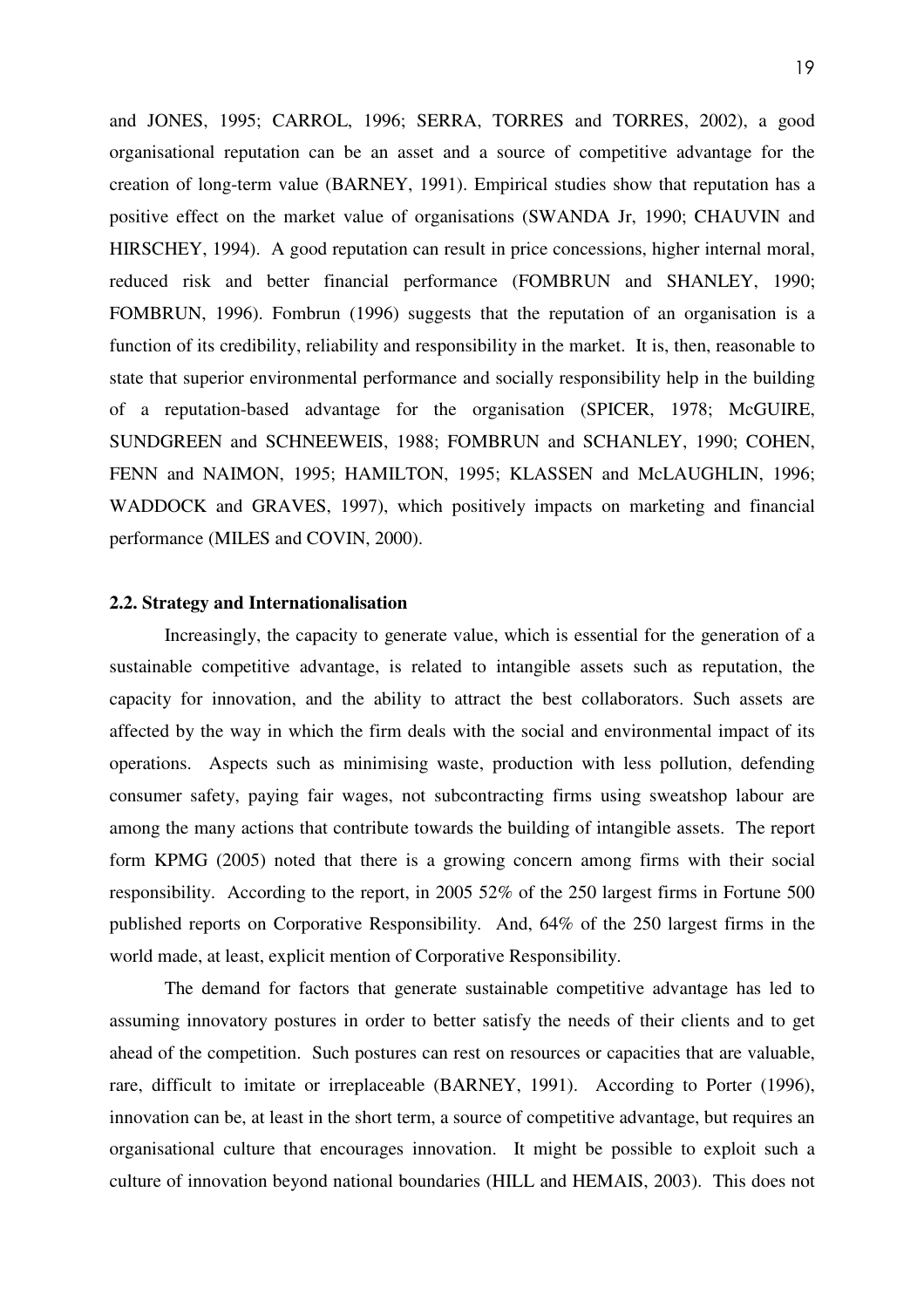mean that international expansion represents the culmination of such advantages, on the contrary, if, on the one hand, the firm can aim to exploit those advantages it has developed (some advantages can be used in the international markets), on the other hand, it can also seek out new sources of advantage in the international markets.

The set up and coordination of activities of a firm acting at an international level will be more challenging and complex than in its national activities. Strategic choices are complex and involve seeking out competitive advantage on a global scale of business set up and coordination, considering the firm's complete value chain (FAULKNER, 2003). Faulkner (2003), in considering several approaches to international strategy, argues that they can be classified into three categories: (a) those that determine the selected segment and involve or otherwise global competition; (b) those that affect ability of the company to offer the product at competitive prices in any part of the world (aspects of configurarion); and (c) those linked to how the firm organises itself to control its international activities (aspects of coordination).

# **2.3. Strategy and Corporative Social Responsibility (CSR)**

International strategies bring firms into contact with different competitors, clients, governments, legislation and cultures. Hence, other competitive advantages, besides those successfully obtained in the national territory, are necessary in order to act in international markets. It is reasonable to suggest that one of these possible competitive advantages might be related to social responsibility (CLARKSON, 1995; QUINN and JONES, 1995).

A number of researchers have sought to verify the relationship between CSR and its correlates (ex.: environmental management systems (EMS) and the performance, mainly financial, of firms (GRIFFIN and MAHON, 1997; PRESTON and O'BANNON, 1997; RUSSOS and FOUTS, 1977; WADDOCK and GRAVES, 1997; HENRIQUES and SARDORSKI, 1999; MILES and COVIN, 2000). These studies are, in general inconclusive, but Allan and Husted (2001), in analysing cases that led to high performance and cases of failure, proposed models of CSR strategy.

Another, more detailed classification was proposed by Roome (1992), following five strategic options: on-compliance, compliance, compliance plus, commercial and environmental leadership, and leading edge. In "non-conformity", the organisation has financial restrictions and cannot react, or chooses not to react to changes in environmental standards. In "conformity" there is a reactive position produced under the pressure of legislation and which does not offer any competitive advantage. In "conformity plus" there is a wish on the part of the management team and policies to encourage change, resulting in a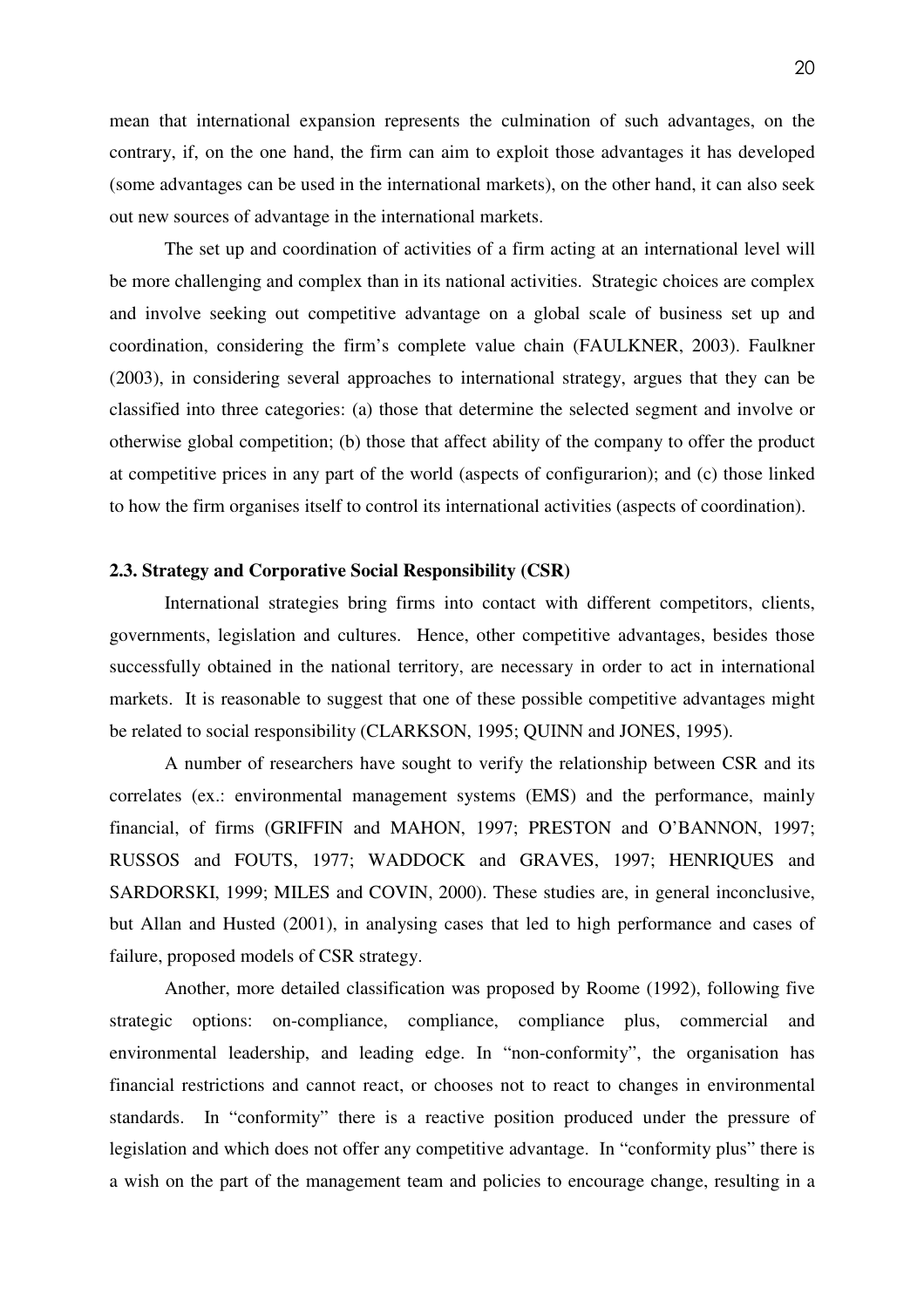pro-active position in environmental management. In "commercial and environmental leadership" and in "leading edge" the environmental management is intended to ensure that the organisation leads in its industrial sector.

Among the various organs and entities specifically focused on social responsibility, two will be especially cited in the present study, *Global Reporting Initiative –* GRI, and the *Instituto Ethos de Responsabilidade Social* – Ethos Institute of Social Responsibility. These two also form the methodological base for the corporative reports on social responsibility of the firm under study in this research.

## **3 METHODOLOGY**

With regard the aims, the study presented in this paper is explanatory, in that the objective is to present the importance of social responsibility in the international activity of *Natura*. It is a case study within a firm, together with the means documental and bibliographical research, based on books, periodical publications, magazines, newspapers and electronic networks, as well as a documental investigation involving the collection of information and data from the firm (VERGARA, 1997).

 According to Yin (2001), the case study is applied when seeking answers to questions such as "how" and "why"; when the researcher has little or no control over the events; and when the focus of the research involves contemporary phenomena in a real life context. In the present, exploratory case, the questions are: "How does the firm *Natura Cosméticos S.A*. use social responsibility in its internationalisation strategy?" and "What are the factors that lead *Natura* to use this strategy?"

With case studies, care in the elaboration of the research project is fundamental (SERRA, 2006) in order to guarantee its relevance and consistency (Table 1). The case of Natura is relevant regarding the experience of internationalisation of a Brazilian firm. The consistency is observed in the adjustment between the case and the theory, suitable preparation of the bases of the research and in the care taken in the collection and treatment of the data on the firm.

| <b>Tests</b>    | <b>Study tactic</b>      | Stage of the research                                       |  |  |
|-----------------|--------------------------|-------------------------------------------------------------|--|--|
|                 | Uses multiple sources of | Data collected directly from Natura                         |  |  |
|                 | evidence                 | - Data collected in journalistic references and in official |  |  |
| Validity of the | - Establishes a chain of | documents from the firm                                     |  |  |
| construct       | evidence                 | - Composed by the confirmation with the communication       |  |  |
|                 | - Outline of the case    | sector of <i>Natura</i>                                     |  |  |
|                 | reviewed by key          |                                                             |  |  |

**Table 1.** Validity tests in the studies of the Case of *Natura*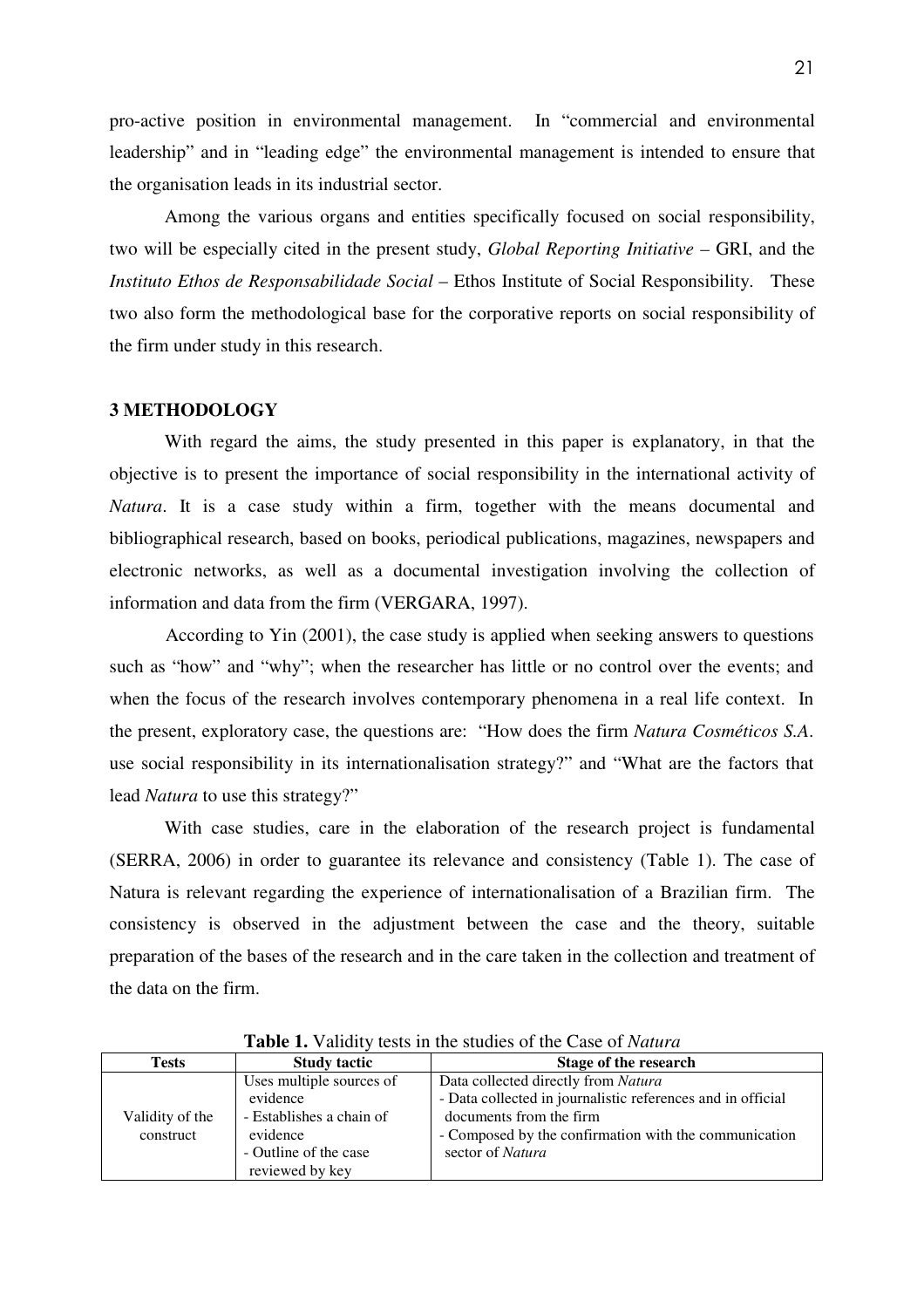|                                                       | informants                 |                                                         |  |  |
|-------------------------------------------------------|----------------------------|---------------------------------------------------------|--|--|
|                                                       | Adjustment to the standard | Data analysis: Content analysis                         |  |  |
| Internal validity<br>External validity<br>Reliability | - Construction of the      | - Data analysis: assessment with the theory             |  |  |
|                                                       | explanation                | - Data analysis: assessment with the theory             |  |  |
|                                                       | - Competing explanations   | - Data analysis: assessment with the theory             |  |  |
|                                                       | - Use of logical models    |                                                         |  |  |
|                                                       | Theory on unique cases     | Research project: choice based on relevance and rarity  |  |  |
|                                                       | Use of case protocol       | - Data collection: assessment of the information of     |  |  |
|                                                       | - Data bank for the study  | necessity of the interview with Natura                  |  |  |
|                                                       |                            | - - Data collection: exhaustive collection within the   |  |  |
|                                                       |                            | communication sector of the firm and public sources for |  |  |
|                                                       |                            | selection                                               |  |  |

Source: Adapted from Yin (2001)

 The data and the analysis of the results of the fundamental documents, in particular those obtained from the Annual Reports from the years 2001 to 2005, as they are complete and faithfully reproduce the facts compared with other sources are presented below.

# **4 THE FIRM: NATURA COMÉSTICOS S.A.**

Founded in 1969, in the city of São Paulo, *Natura Cosméticos S.A*. is dedicated to the exploitation of the trade, exportation and importation of beauty, hygiene products, toiletries, cosmetic products, clothes, jewellery, bijouterie, household goods, food, nutritional compliments, software, books, publishing material, entertainment products, phonographic products, medicines, including phototherapeutics and drugs, homeopathic, pharmaceutical inputs and domestic sanitary products (SOCIAL STATUTE NATURA, 2004: 30)**.** 

*Natura Cosméticos S.A*. is a limited company present in the Brazilian market for 35 years, with operations in Argentina, Bolivia, Chile, Peru, Mexico and France. Its manufacturing operations are concentrated in the *Espaço Natura Cajamar*, in São Paulo. The firm has commercial and distribution units in Itapecerica da Serra, in São Paulo and Uberlândia and Matias Barbosa, in Minas Gerais State. *Espaço Natura*, a place where the regulations for occupying the soil are extremely rigorous, covers  $650.000\text{m}^2$ , of which only  $77.000m<sup>2</sup>$  are occupied by buildings. This space was planned in its origin to permit the harmonisation of the activities and beliefs of *Natura* with all the stakeholders and the environment.

 In 1974, *Natura* developed the idea of direct selling that would enable growth supported by a sales force and on personal relations. Through its *Natura Consultants*ii there was an expansion of its products throughout Brazil. In 2005, *Natura* already had 519 thousand consultants in more than 5,000 municipalities in Brazil, Latin America, Mexico and in France. With a production of more than 220 million units, sold in Brazil and abroad, *Natura Cosméticos S.A.* is currently a recognised brand, offering a range of more than 600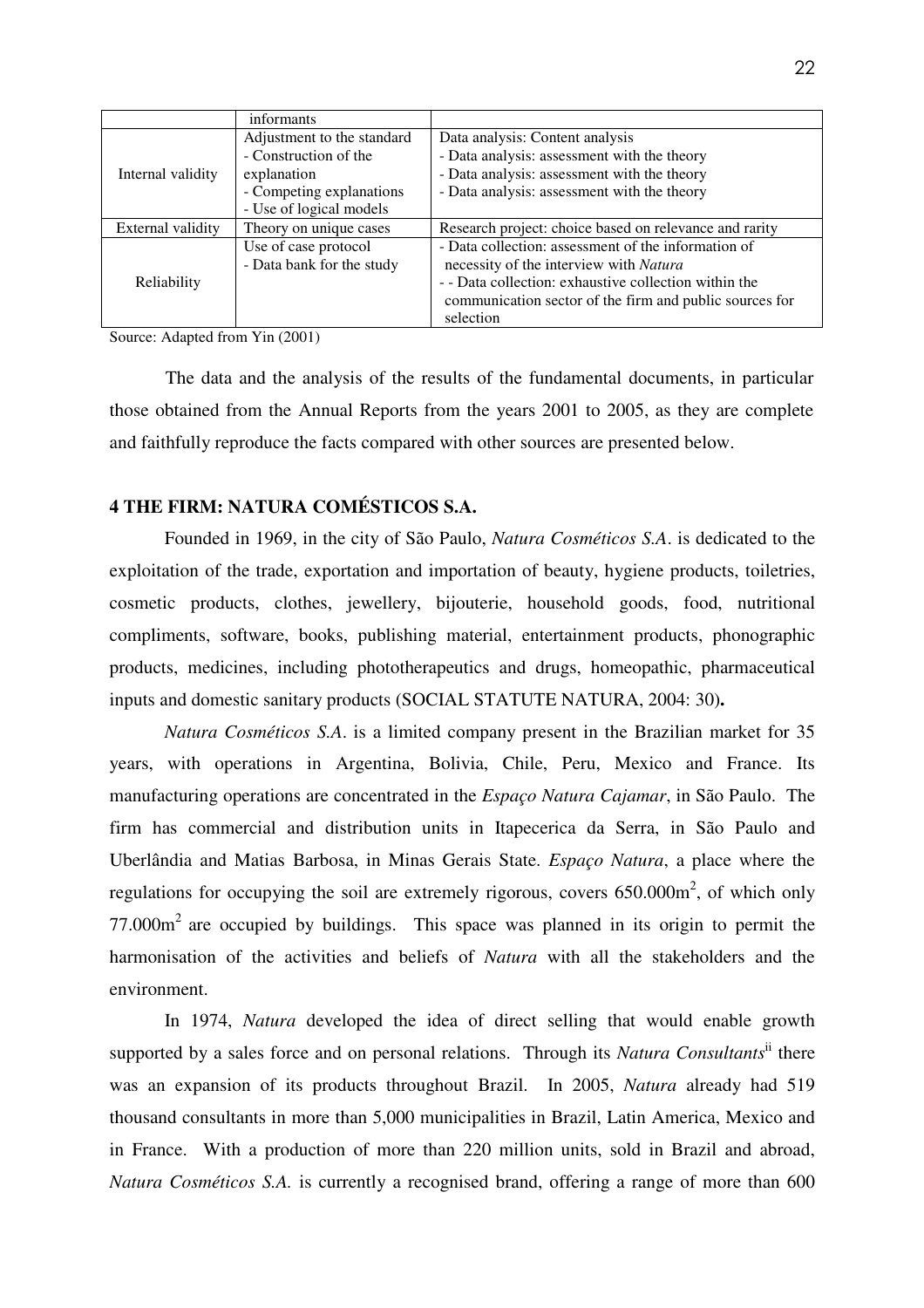products to clients Table 2). In 2006, *Natura* won for the third time consecutively the award of the most admired firm of Brazil, in the survey from *Carta Capital/TNS Interscience*.

| <b>Table 2.</b> Tranta Cosmencos 9.71. In IIguios. |                        |  |  |  |
|----------------------------------------------------|------------------------|--|--|--|
| Employees and consultants                          | $\sim 600$ thousand    |  |  |  |
| Net earnings                                       | R\$ 10.1 billion       |  |  |  |
| Market-share                                       | 22,5%                  |  |  |  |
| Share appreciation                                 | 300% in 2 years        |  |  |  |
|                                                    | 80% in twelve months   |  |  |  |
| Investment in R&D                                  | 3% of earnings         |  |  |  |
| New products launched in 2005                      | 200                    |  |  |  |
| Earnings from new products in 2005                 | 70%                    |  |  |  |
| Social responsibility budget                       | R\$ 30 million in 2006 |  |  |  |
|                                                    | R\$ 24 million in 2005 |  |  |  |

**Table 2.** *Natura Cosméticos S.A.* in figures.

Source: Carta Capital (2006a)

With the highest average remuneration from direct sales in Brazil and one of the highest in the world, the *Natura* Consultant receives exclusive, efficient and flexible services from the firm. She/He can count on e wealth of support material, advice, recycling and guidance through courses and the presence of Sales Promoters. The quality of the *Natura's* relationship with its consultants accounts it having the lowest level of staff turnover among direct sales firms (NATURA, 2005).

The mission and the vision of *Natura* express the attitude of the firm in the market and the positioning it seeks. *Natura's* mission is to "create and market products and services that promote Well Being/Being Well. 'Well being' is the harmonious, pleasant relationship of the individual with her/himself, with her/his body. 'Being well' is the feeling of a pleasurable successful empathetic relationship of one individual with another, with nature of which he/she is a part, with everything" (NATURA, 2005). The vision is shown in "its entrepreneurial behaviour, by the quality of the relationships it establishes and by its products and services, it will be a world wide brand, identified with a community of people that is committed to the building of a better world through better relations with themselves, with the other, with the nature of which they are a part, with everything" (NATURA, 2005).

 The sought after brand image is identified with all the activities developed by it, at all levels of and places. The efforts made in the area of innovation permit *Natura* to maintain advanced scientific and technological standards in the manufacture of its products. This effort is shared by means of exchanges with Brazilian universities and centres of excellence throughout the world. An example of innovation was the creation of refills, which allow the product packaging to be maintained, reducing the cost to the consumer, less consumption of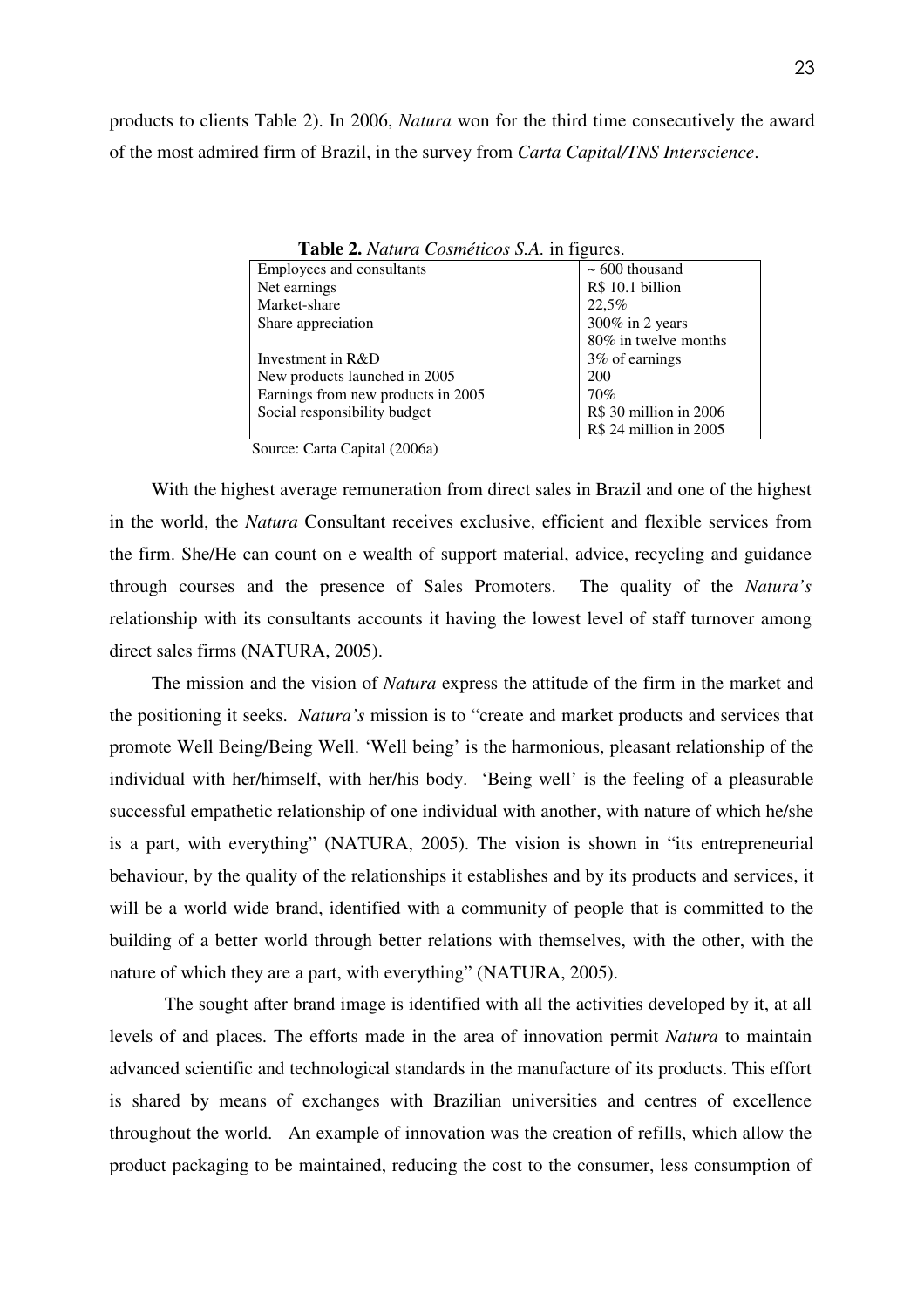plastic material and dumping of plastic material in the environment. Hence *Natura* seeks to reconcile the development of products, and commercial viability, as Eduardo Luppi, Vice President of Innovation at *Natura* said (CARTA CAPITAL, 2006a) "it's not just a change of packaging. We need to think about the product that, when it arrives in the hands of somebody, causes an impression of innovation, that offers a concept to the consumer that makes them think".

With the objective of maintaining the market informed regarding all the innovations, new products, whatever type of data necessary for the consultants, or other information of public interest, *Natura* developed *Natura.Net*. Through Natura.Net, the firm intends to develop a network of relationships, where the principles of social responsibility are held, as stated: "consumers, consultants, promoters, collaborators, shareholders, suppliers, partners, beauty and health professionals and the media, from Brazil and the world, everybody, we will be able to enrich and be enriched by the building of a dynamic *Natura* community" (NATURA, 2005).

With the purpose of reaching new cultures and new markets, the firm aims to achieve leadership in Latin America. Currently, *Natura* already acts internationally in segments of the Argentinean, Chilean, Peruvian and Bolivian markets. In 2005, Natura invested in international expansion – the opening of *Casa Natura* in Paris, and operations in Mexico.

In analysing the last five reports on corporative responsibility published by *Natura* to date, it can be seen that they use the methodology of the Ethos Institute<sup>iii</sup> of Social Responsibility and of the *Global Reporting Initiative* – GRI<sup>iv</sup>, an international entity that develops standards for the publishing of reports on corporative responsibility.

# **5 ANALYSIS OF THE RESULTS**

We now analyse the theoretical data contained in the study in relation to the activities developed by *Natura* in its reports on corporative responsibility. The analysis integrates the theory with the business practice.

#### **5.1 Relationship with the stakeholders and the notoriety of the brand**

The mode in which Natura acts in a *pleiad* of activities permits it to build competencies that lend it leverage in international markets. These are relational competencies, competencies in the minimisation of its impact on the natural environment, and competencies in the development of more efficient manufacturing and sales processes. They are also competencies reflected in the guidance for an extended group of stakeholders and not only the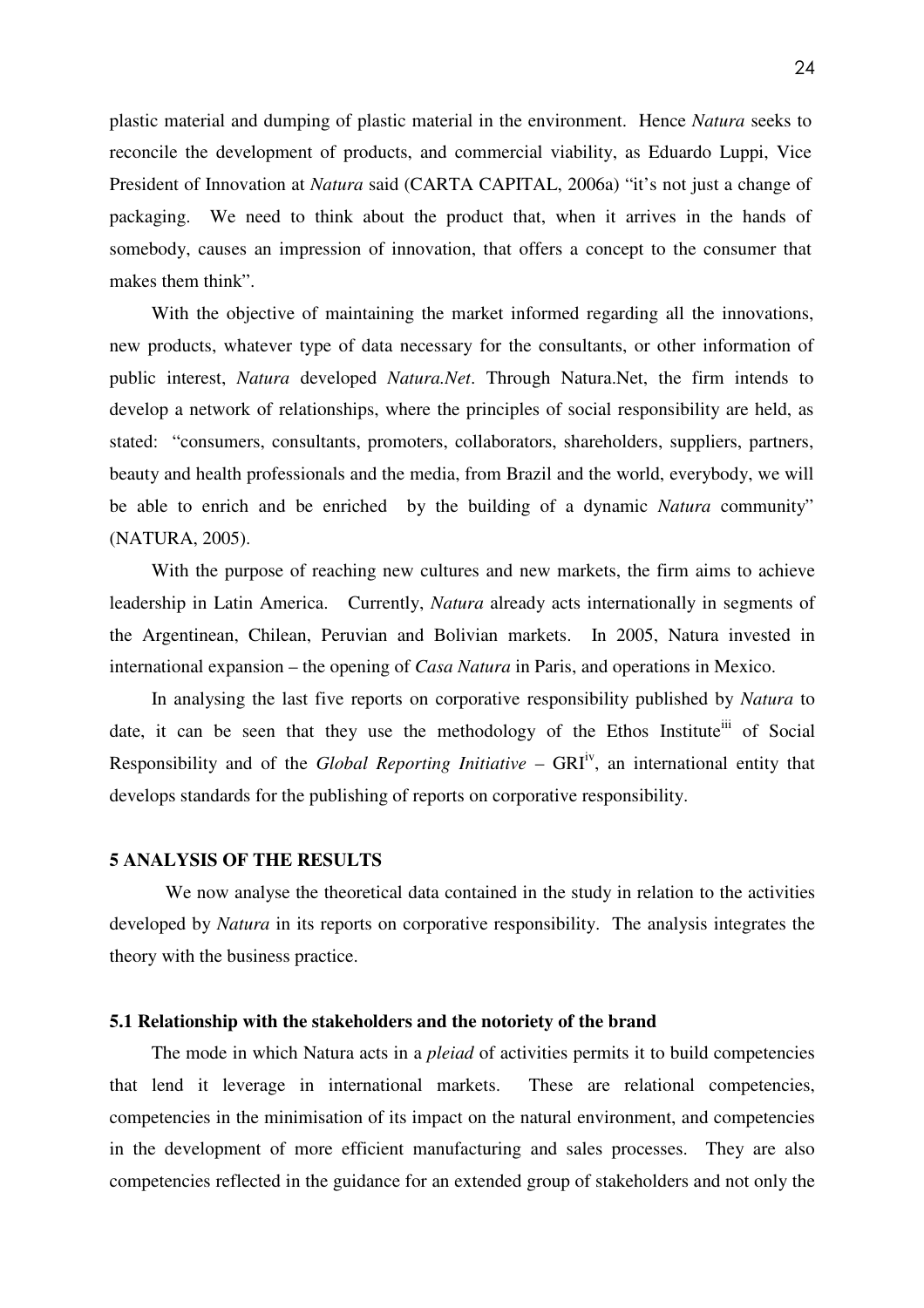shareholders. Considering the critical groups of stakeholders (HENRIQUES and SADORSKI, 1999), Natura, despite working very well with all the groups (FREEMAN, 1984; DONALDSON and PRESTON, 1995; QUINN and JONES, 1995; CARROL, 1996; SERRA et al., 2002), makes it clear that it gives priority to organisational stakeholders ( see Table 4). With regard the internal public, the firm has decentralised management decisions and developed a career and salary plan, invested in training and skills development, and in Quality of Life programmes. These initiatives have certainly contributed to its inclusion of in the Guia Exame/Você SA list of the "Best firms for which to work", since 2002. The effects were the reduction in the staff turnover, increased internal satisfaction and the creation of hundreds of jobs in domestic and foreign markets.

With regard the consumers and, above all the consultants, their main sales channel, several actions have been developed, from the improvement of the performance of the attendance service, problem solving, and collecting suggestions from consultants, as well as the development of communication through television, the Internet and press, and the positive influence among the young. As a result the firm has seen a significant increase in the quality of the consultants within and beyond Brazil. There has also been an increase in the average ticket per consultant, a reduction in turnover among the consultants and an improvement in the delivery time of the products. The presence of Natura and of its products grew significantly in the media, as well the records and requests for information via Internet.

In its relations with Suppliers, Natura encourages stable partnerships: This stability is important in generating trust and a better quality offer, greater incorporated value for the client and more adapted to the spaces where it works. Likewise, in its relationships with suppliers, *Natura* maintains remains relatively coherent to aspects of social responsibility, whether it is in relation to contractual clauses that impede the use of child and slave labour and the demand that suppliers have all the documentation required under the environmental legislation. Additionally, it develops suppliers in underprivileged communities (those with special needs and physical needs, prison inmates and underprivileged communities), stimulating the use of responsible practices among its suppliers and of B2B practices in order to improve the quality and logistics of its products. These actions resulted in a significant increase in the satisfaction of the suppliers (rising from 15% in 2003, reaching 93% of satisfaction in 2005), the framing of the suppliers within the environmental legislation (an increase of 60% in the number of certified suppliers in comparison with 2004), which was essential for the introduction of the ISO 14001 certification.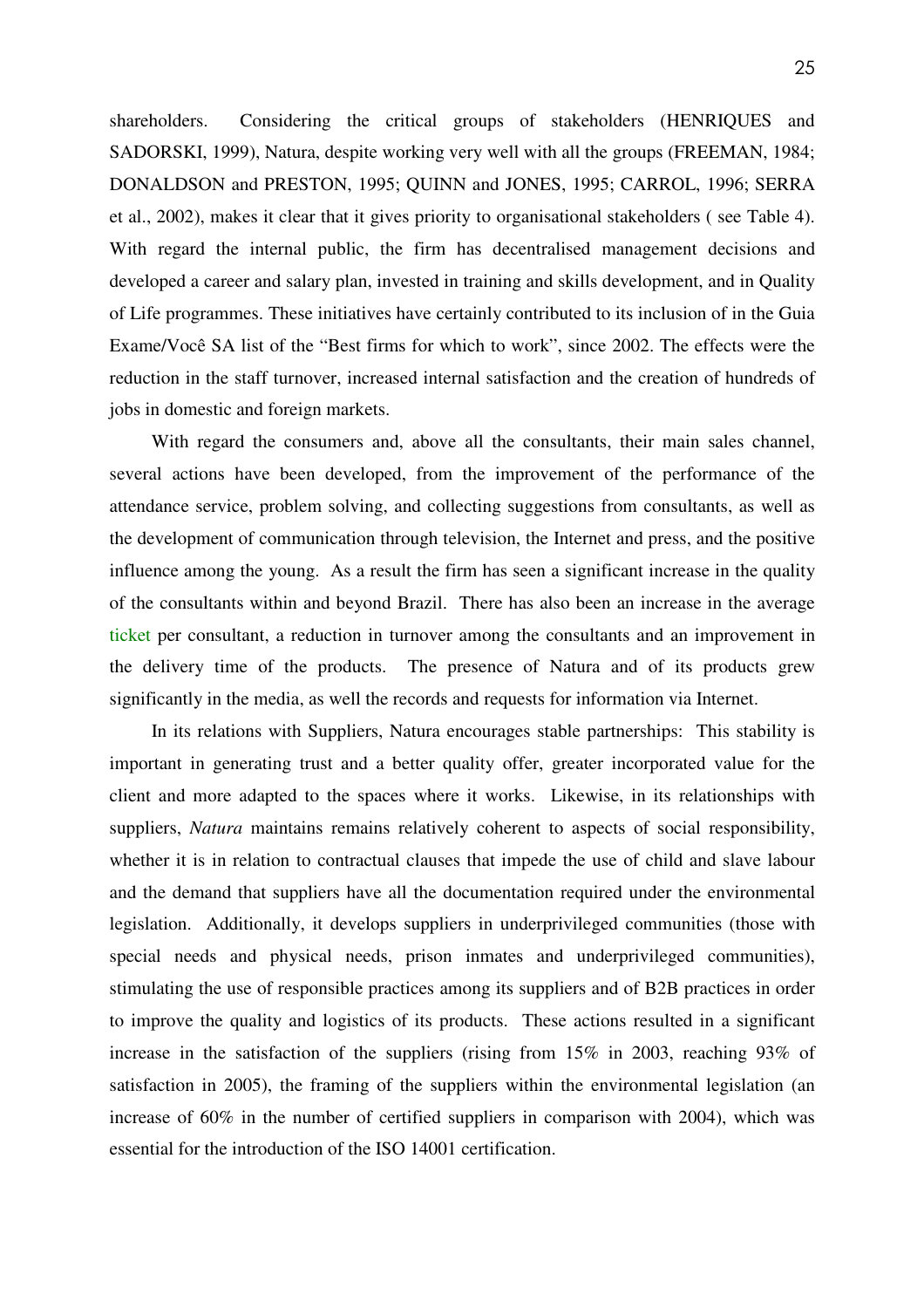Natura has a good reputation both with the people within the organisation, and the outside agents. With the internal public, the results of the "Best firms for which to work" and the levels of satisfaction of the suppliers, are *prima facie* evidence of the care taken with workers and suppliers. With regard the external public, the result of the award "The most admired firms of Brazil 2006" (CARTA CAPITAL, 2006, 2006b) represents recognition of the firm from society. The increase in the net earnings and the share value, add weight to the findings that place reputation as a source of competitive advantage (FOMBRUN, 1996), which sustains positive effects on the market value (SWANDA Jr, 1990; CHAUVIN and HIRSCHEY, 1994) and enhanced financial performance (FOMBRUN and SHANLEY, 1990).

**Table 3.** Aspects related to the internal public, consumer relations, consultants, innovation and suppliers of Natura

|              |                                                                                                                                                                                                                                                |                                                                                                                                                                                                                                                                                                                                                                                                     | and bupping of Francia                                                                                                                                                                                                                                                                                                                                                                                                                                                               |                                                                                                                                                                                                                                                                                                                                                                                                                                                               |
|--------------|------------------------------------------------------------------------------------------------------------------------------------------------------------------------------------------------------------------------------------------------|-----------------------------------------------------------------------------------------------------------------------------------------------------------------------------------------------------------------------------------------------------------------------------------------------------------------------------------------------------------------------------------------------------|--------------------------------------------------------------------------------------------------------------------------------------------------------------------------------------------------------------------------------------------------------------------------------------------------------------------------------------------------------------------------------------------------------------------------------------------------------------------------------------|---------------------------------------------------------------------------------------------------------------------------------------------------------------------------------------------------------------------------------------------------------------------------------------------------------------------------------------------------------------------------------------------------------------------------------------------------------------|
| Year         | <b>Methodology</b>                                                                                                                                                                                                                             | <b>Internal Public</b>                                                                                                                                                                                                                                                                                                                                                                              | <b>Relations with consumers and</b>                                                                                                                                                                                                                                                                                                                                                                                                                                                  | <b>Suppliers</b>                                                                                                                                                                                                                                                                                                                                                                                                                                              |
| 2001<br>2002 | Ethos Institute for<br>Social<br>Responsibility and<br>Global Reporting<br>Initiative - GRI<br>Ethos Institute for<br>Social<br>Responsibility and<br>Global Reporting<br>Initiative - GRI                                                     | Decentralisation of<br>responsibility of the evolution<br>of career and salaries to<br>middle managers. Investment<br>of R\$4.9 million in training<br>and skills development<br>Introduction of the Quality of<br>Life Programme<br>Inclusion of Natura in the<br>Guide "100 best for you to<br>work for" in the magazine<br><i>Exam</i> ; a fall of $7.73\%$ in the<br>rate of staff turnover, an | <b>Consultants</b><br>Restructuring of the Customer<br>Service, aiming to reach consumers<br>and consultants.<br>Increase of 7.2% in the number of<br>consultants; publication of Vitrine<br>Natura with the printing of 730.000<br>copies.                                                                                                                                                                                                                                          | Development of small suppliers<br>and agreements with several<br>institutions aimed at developing<br>and generating income for them<br>through the supply of raw material.<br>Ex: Gráfica Laramara (visually<br>impaired); packaging from the<br>Carandiru prison and others.<br>Certification in "Responsible<br>Social-environmental Practices" for<br>suppliers; negotiations and<br>introduction of international firms<br>in Brazil, with the purpose of |
|              |                                                                                                                                                                                                                                                | increase of 12% in the level<br>of internal satisfaction.                                                                                                                                                                                                                                                                                                                                           |                                                                                                                                                                                                                                                                                                                                                                                                                                                                                      | generating social development<br>aiming at the exclusive supply of<br>raw material to Natura.                                                                                                                                                                                                                                                                                                                                                                 |
| 2003         | Ethos Institute for<br>Social<br>Responsibility and<br>Global Reporting<br>Initiative - GRI                                                                                                                                                    | Development of the Quality<br>of Life Programme for<br>collaborators aimed at<br>improving physical and<br>mental health social, familial<br>and environmental integration<br>of work, culture and leisure;<br>Investments of R\$6.7 million<br>in training for collaborators<br>and dependents.                                                                                                    | Introduction of the weekly programme<br>"Rede Natura", presented by the<br>Bandeirantes television network,<br>aimed at the consultants; development<br>and increase in the number of registers<br>in the Natura.Net.                                                                                                                                                                                                                                                                | An increase of $15\%$ in the level of<br>satisfaction among the suppliers;<br>observance required on the part of<br>the suppliers of the social-<br>environmental legislation; direct<br>participation of the suppliers in<br>almost all the finalisation of<br>obtaining the ISO 14001 certificate.                                                                                                                                                          |
| 2004         | Ethos Institute for<br>Social<br>Responsibility and<br>Global Reporting<br>Initiative - GRI                                                                                                                                                    | A reduction in the rate of<br>internal favourability in 3%;<br>opening of 536 places<br>nationally and 135<br>internationally; Launch of the<br>Project Building the Future<br>aimed at quality of life, career<br>extension and financial<br>planning.                                                                                                                                             | An increase of 14.6% in the number<br>of national consultants and of 30% in<br>the number of international<br>consultants. An increase of 42% in the<br>presence of Natura in the media,<br>occupying 21.5% of the editorial<br>space for the cosmetics market,<br>against 9.5% for the firm in second<br>place.                                                                                                                                                                     | Introduction of the concept of<br>Qlicar, aimed at aspects of quality,<br>logistics, innovation, contracts,<br>attendance and traceability.                                                                                                                                                                                                                                                                                                                   |
| 2005         | Ethos Institute for<br>Social<br>Responsibility and<br>Global Reporting<br>Initiative - GRI<br>Guidelines of the<br>Comissão de<br>Valores Mobiliários<br>$-CVM$ (Securities<br>Commission), and<br>Associação<br>Brasileira das<br>Companhias | 573 new hirings, resulting in<br>an increase of 16% in the<br>total number of collaborators.<br>An increase of 25.5% in the<br>number of executives.<br>Increase in the number of<br>hours in training with an<br>average of 101 hours per<br>collaborator, including<br>interns.                                                                                                                   | Increase of 86,000 new consultants<br>(10.000 in international operations.<br>Productivity of R\$12,300 per<br>consultant (increase of 6.6%<br>compared with 2004). Reduction in<br>the turnover of consultants.<br>Monitoring of consultant satisfaction<br>wit regard aspects like lack of<br>products at the time of order.<br>Irregularity in the delivery and as a<br>result the adoption of a new stock<br>policy, with more exact demand<br>surveys. Launch of Natura Mov. to | 60% of suppliers certified in<br>relation to 2004, according to the<br>concepts of quality, logistics,<br>innovation, contract, attendance<br>and traceability. Greater proximity<br>to the suppliers of active<br>ingredients from the Brazilian<br>biodiversity.                                                                                                                                                                                            |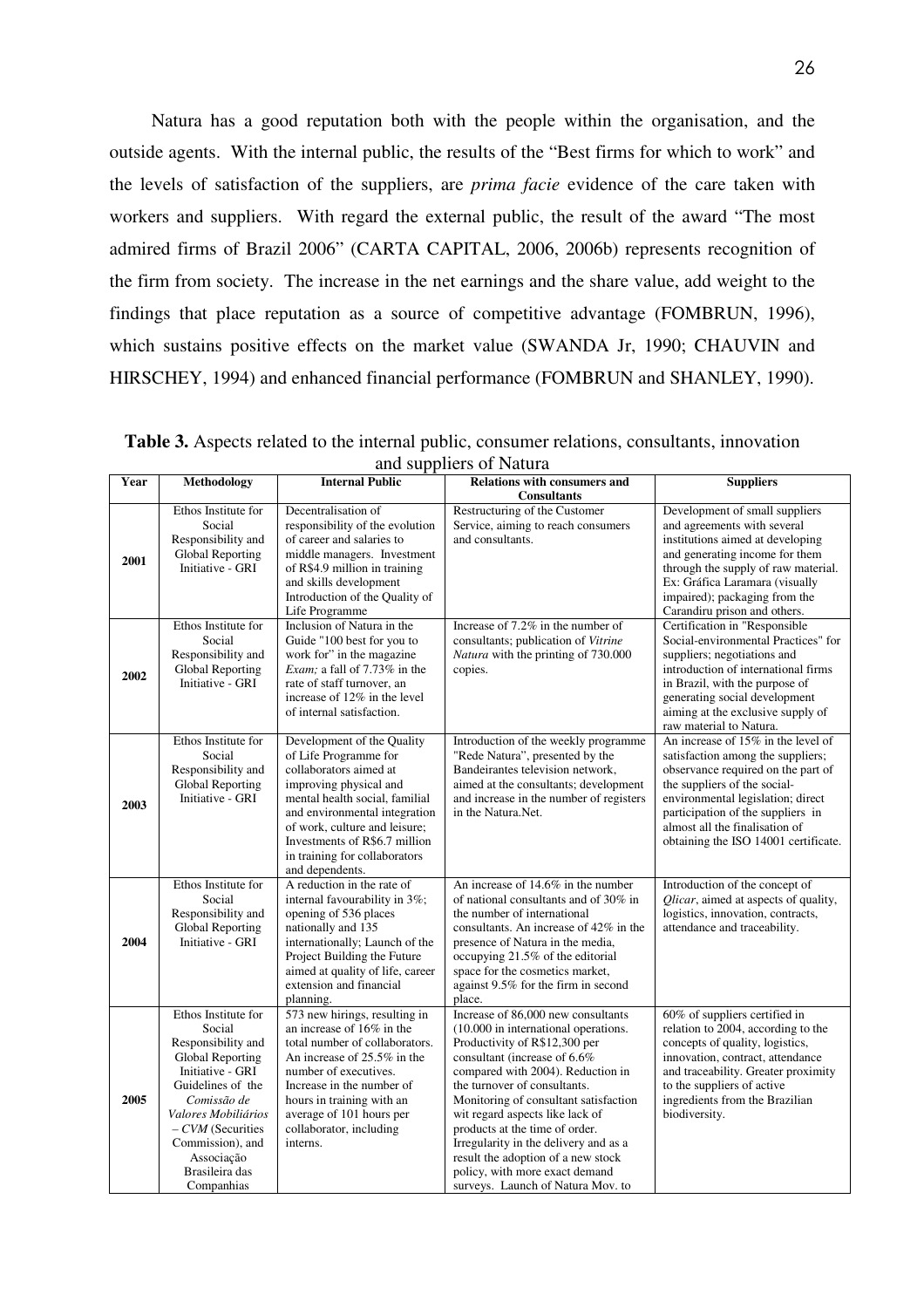| Abertas.<br>Abrasca | create ideologies, culture and the      |  |
|---------------------|-----------------------------------------|--|
|                     | construction of a better world with the |  |
|                     | young                                   |  |

Source: Elaborated by the authors based on the Annual Reports 2001 to 2005

The factors influencing the success of *Natura* are linked to Innovation and social Responsibility, with a strong performance in the environmental area. These factors are recognised by the executives in the sector, as shown by the results of the survey in *Carta Capital/TNS InterScience* (CARTA CAPITAL, 2006a) according to which Natura is the firm most admired by the executives in the Hygiene, Perfumery and Cosmetics sector. This recognition is supported by its Ethical posture and Respect for the Consumer and by Notoriety and Innovation. It appears evident, then, that good social-environmental-economic performance can provide the advantage of reputation (SPICER, 1978; McGUIRE, SUNDGREEN and SCHNEEWEIS, 1988; FOMBRUN and SCHANLEY, 1990; HAMILTON, 1995; KLASSEN and McLAUGHLIN, 1996; WADDOCK and GRAVES, 1997; MILES and COVIN, 2000). It is important to highlight that according to Paulo Secches, director of *TNS InterScience* (CARTA CAPITAL, 2006b), two factors stood out in the award of most admired Brazilian firm in 2006, the capacity to compete globally and ethics. Actually, in the survey, 83% of the 1224 businessmen interviewed considered ethics the key factor to be admired in a firm.

# **5.2 Strategy and internationalisation through social-environmental responsibility with innovation**

Natura has given special attention to human resources, without ignoring the fundamental aspects of financial sustainability. In the strategy planning, the tool most used when elaborating strategy (SERRA, TORRES and TORRES, 2002), development of internal resources (BARNEY, 1991) was, in essence, considered before positioning in relation to the market (PORTER, 1980). However, external aspects were also assessed by the use of tools such as PEST (SERRA, TORRES and TORRES,  $2002$ )<sup>V</sup> analysis and Forces from Porter<sup>vi</sup> (1980). That is, the strategy is developed in an integrated manner (BARON, 1997), encompassing the business itself and the relations that are not directly concerned with the activities of the firm, but that have some influence.

Natura developed its activities around two critical success factors: social responsibility and innovation. In order to support the action and activities, Natura made use of the strategic resources VRINvii (Barney, 1991) acting based on the principal stakeholders of the organisation. The analysis of the internal aspects using the criteria suggested in PNO<sup>viii</sup>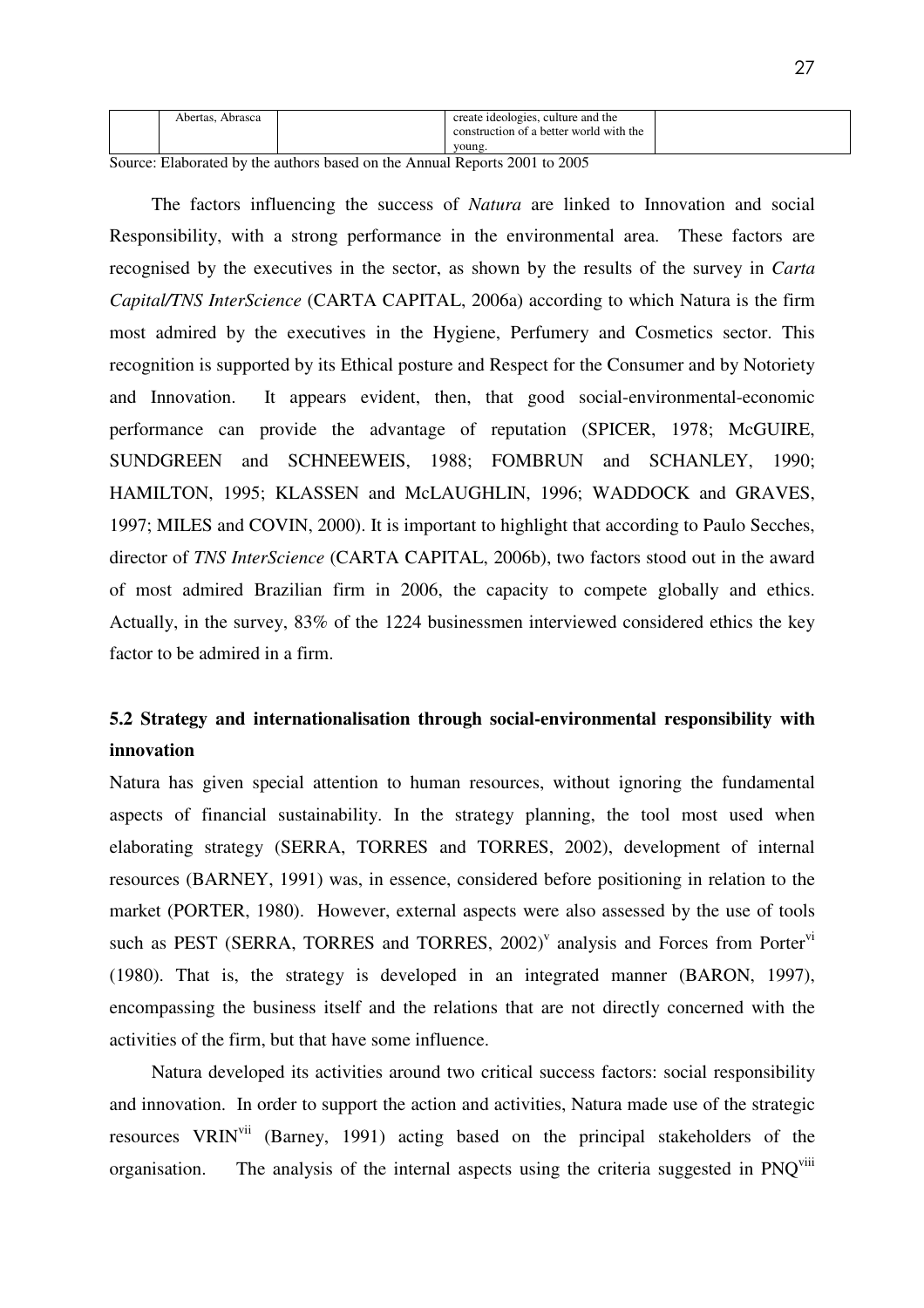helped in the identification of the critical actions and in the exploitation and development of resources.

Given the above and the critical success factors considered in its strategy, Natura appears to follow a model similar to that consisting of business strategy and social strategy, proposed by Allen and Husted (2001) for the formulation of strategy (Table 5).

**The business model.** As Natura is present in almost 5,000 Brazilian municipalities, it has a profound knowledge of its domestic market. The business model, based on the marketing by consultants who are well integrated into the community makes it possible to closely follow the marketing work and be sufficiently sensitive to adapt to the market. The consultants are more likely to efficiently recognise the wishes of their clients. Hence, the range of Brazilian cultural diversity does not affect Natura in its contact with the final consumer. In addition, by using consultants and not fixed points of sale, the contact between the firm and its clients is more intimate.

A similar situation occurs with the foreign operations. The activities in the Latin-American countries are also based on consultant-based sales. The cultural differences between the foreign countries are resolved by direct selling, in which the international consultants hold the intrinsic knowledge of the tastes and needs of their countries of origin. For this reason, the factors cited by Robinson (1967) that generate complexity for international activity, such as different governments, economies, values, technology, population, and area and the great distances, are attenuated by the use of this type of sale and of local people.

The actions developed provide quality, respected and innovative products and an exclusive distribution channel that help Natura overcome the type of difficulties associated with internationalisation referred to by Grigs and Rhoden (2005), in both less developed or emerging countries like Brazil, and in developed countries. In France, for example, with the concept store, Natura presents the company philosophy and the quality of its products, such as the Ekos line (CARTA CAPITAL, 2006).

**International expansion.** The competencies developed by Natura in the domestic market levered its international expansion, which corresponds to the theory that firms begin by developing a strong domestic base before adventuring into foreign markets (PORTE, 1996). The leadership in Brazil is shown by the simple indicators such as greater presence in the channels of communication with the consumer than its competitors, that is, 21.5% against the second with 9.5%.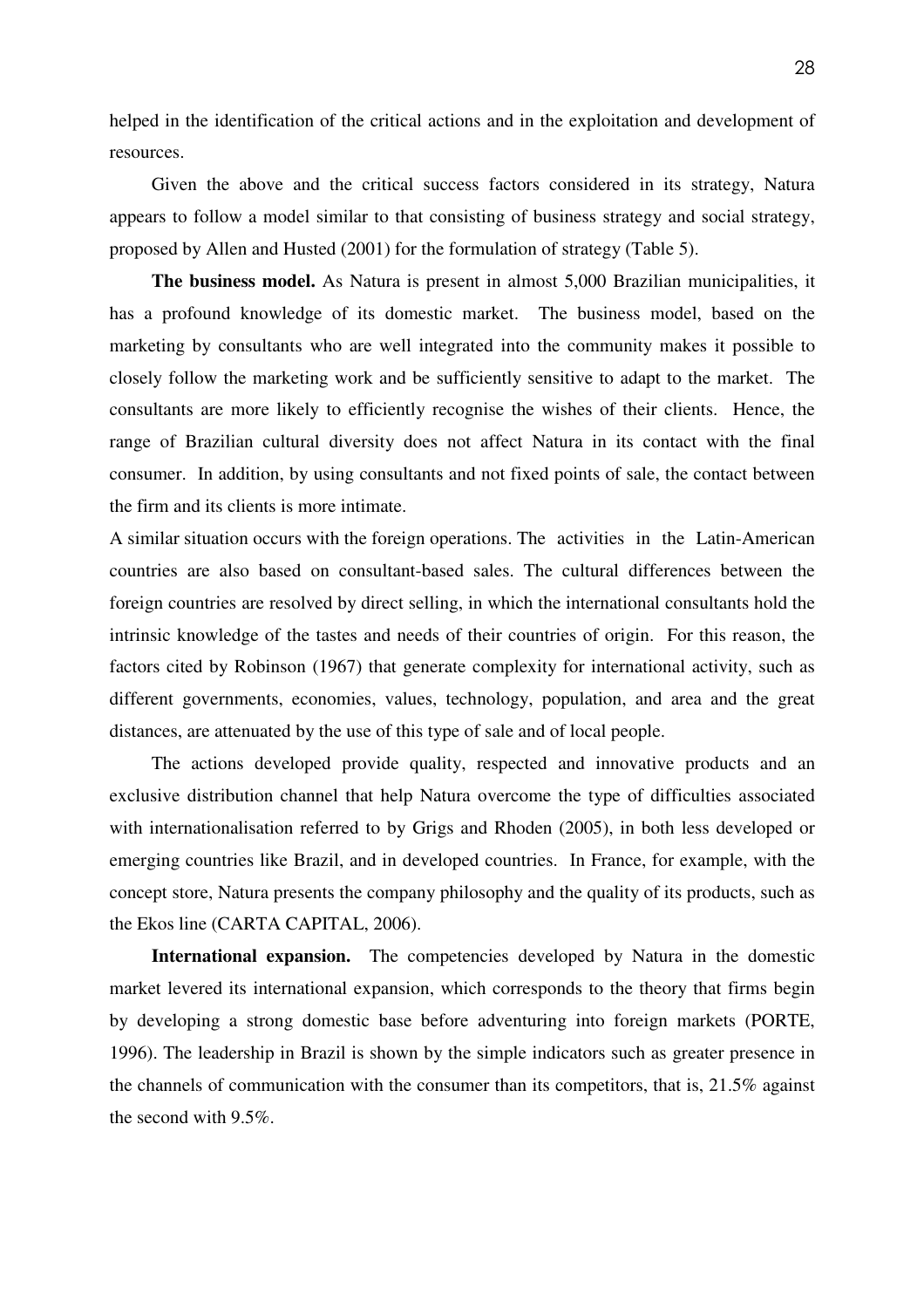Considering the internationalisation model proposed by Vernon (1996), the firm is located in the first stage of internal production and export, in transition, as there is already some international outsourcing.

In its international performance, Natura is still firmly based on the export of its products where the consultants sell them. Natura already has some international experience, as it has been acting in foreign markets since 1982, the year it entered Chile. In the accomplishing its international strategy, in 1994, it entered into the markets of Argentina, Peru and Bolivia. Between 2003 and 2005, Natura saw sales growth of 107% in the foreign markets, in particular in Latin-America, but also in other regions (mainly where it penetrated the duty-free shops at international airports). The degree of structural complexity led to the creation of a corporative structure for the control of these activities – in 2004, Natura created a subsidiary in Buenos Aires. Internally, organisational restructuring created a Vice presidency of internationalisation, showing that Natura was concerned with the form of international behaviour, with the aim of ensuring a suitable organisation and coordination (FAULKNER, 2003). Despite the strong growth of the firm in Latin-American countries it was only in this last report that the internationalisation was shown, with the entry into the Mexican market. In Mexico, the activities were developed through consultants, as in the Brazilian operations and in the other countries of Latin-America.

With the inauguration of the *Casa Natura* in Paris, in 2005, the firm is penetrating the European market. *Natura* entered in a procedural manner into France with the launch of *Casa Natura*. In this market, differentiated from those previously encountered, Natura visualised a new way of becoming known to its target public. The opening of *Casa Natura* and the mode chosen to explore the European market explain the importance given to social responsibility by the penetration into Europe. The strategy for the European market differs totally from that used for the internationalisation in the Latin and Central-American countries, as it aims to introduce the firm and its concepts, many of which are intrinsic to social responsibility, when introducing the Natura Ekos line.

**Competencies in R&D.** The internal competencies of innovation created a culture of innovation that enabled a consistent international attitude (PORTER, 1996). Innovation with social-environmental responsibility is in itself an innovation. High investments in R&D, agreements with research centres and national and foreign investigators, the launching of 213 new products in 2005 and the fact that 70% of earnings come from new products, demonstrate the organisational culture of innovation and appears to indicate that Natura is apt to act globally (HILL and HEMAIS, 2003). Hence, the firm shows more than its name is linked to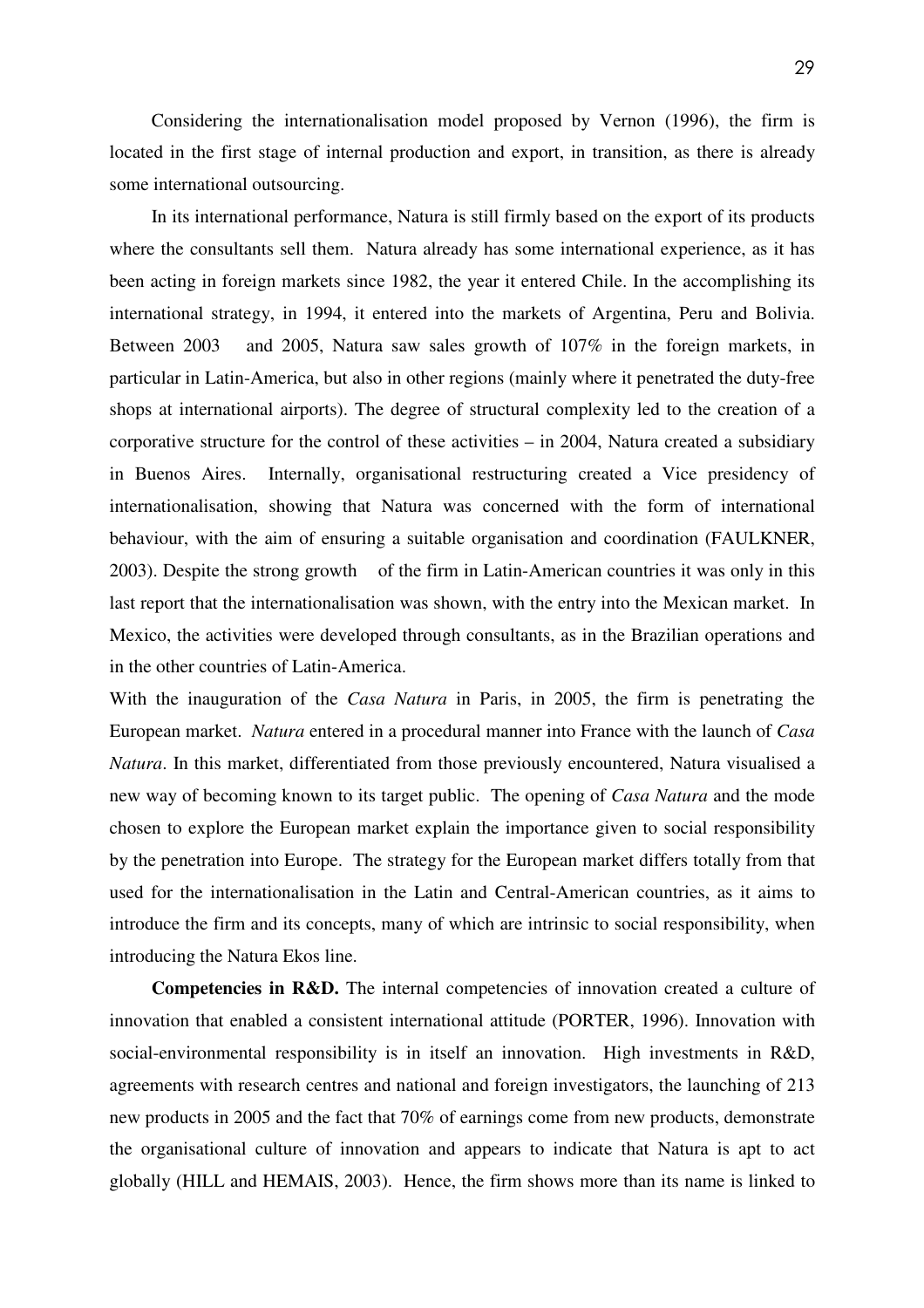Nature; it seeks to be alert to how it passes on its beliefs and values to new consumers in other cultures.

**Environmental sustainability** Within the frame of its organisational restructuring, Natura created a Vice-presidency of Innovation and a Directorate of Sustainability. Social responsibility is one of the possible sources of competitive advantage for a firm (CLARKSEN, 1995; JONES, 1995) and, this is well expressed in the case of Natura. Due to the importance of social-environmental-economic responsibility in all the activities at Natura, and in order to maintain coherence with its name and with brand trade marks of its products, Natura can be classified within Roome's 1992) typology according to a strategy of "commercial and environmental leadership" or "advanced leadership".

A significant example can be seen in the acquisition by Natura, in 2003, of the firm *Flora Medicinal J*. Monteiro da Silva. With this acquisition, it was discovered that a part of the inputs extracted from the Atlantic Coastal Forest for the production of some products did not have a proven sustainable origin. With a reduction of 20% of the earnings of the acquired firm, Natura suspended 14 of the 31 products offered. In another example, Natura found that the plastic bags supplied to the consultants had a damaging effect on the environment, so they were replaced by bags made from recycled paper.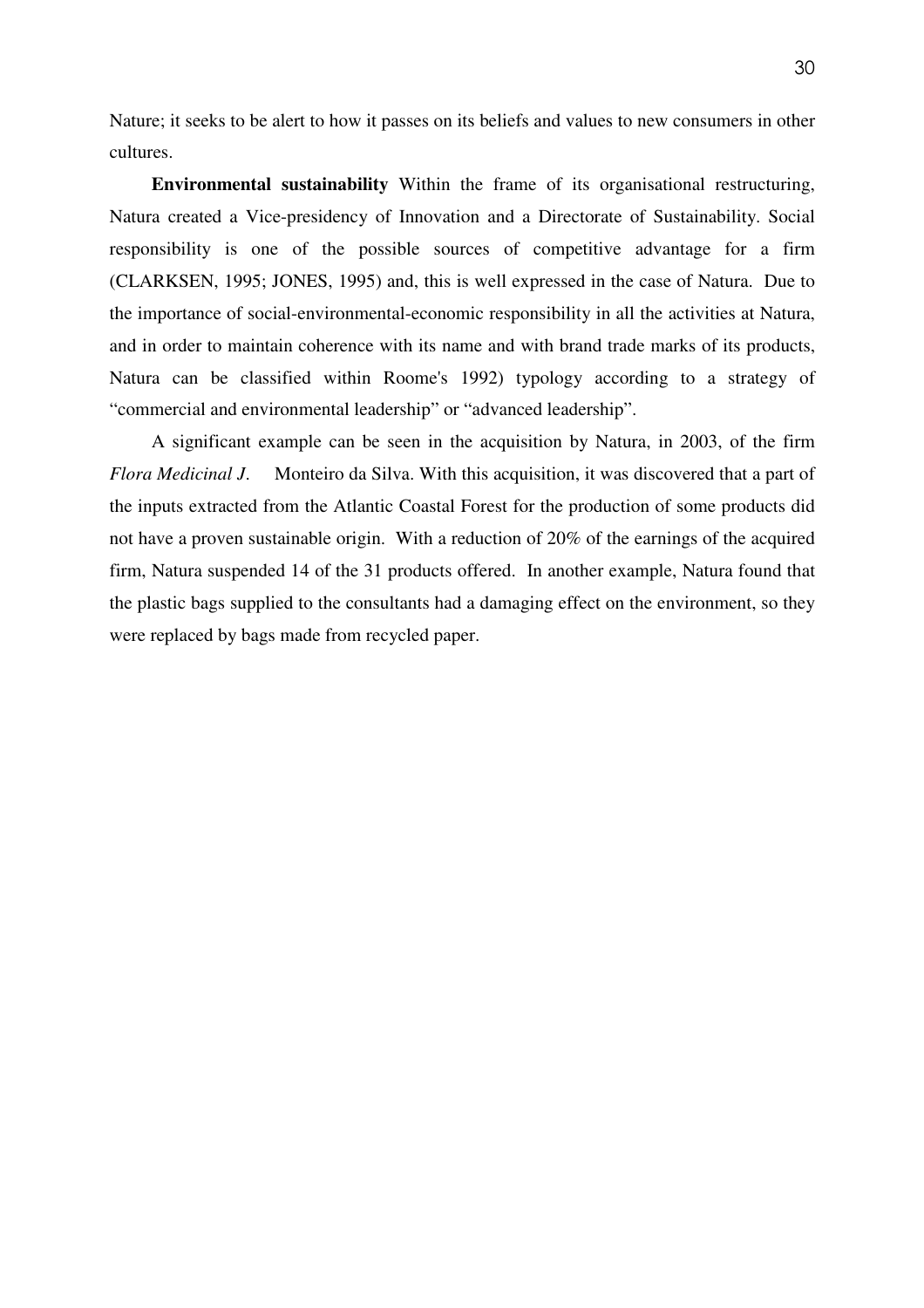| Yea              | Methodology                                                                                                                                                                                                                                                                                                               | <b>Strategic</b>                                                                                                                                                                                                                                                                                                                                                                                    | <b>Environmental</b>                                                                                                                                                                                                                                                                                | Social performance                                                                                                                                                                                                                                                                                    | <b>Internationalisation</b>                                                                                                                                                                                                                                                                                                                                                                           | Innovation                                                                                                                                                                                                                             | 31                                                                                             |
|------------------|---------------------------------------------------------------------------------------------------------------------------------------------------------------------------------------------------------------------------------------------------------------------------------------------------------------------------|-----------------------------------------------------------------------------------------------------------------------------------------------------------------------------------------------------------------------------------------------------------------------------------------------------------------------------------------------------------------------------------------------------|-----------------------------------------------------------------------------------------------------------------------------------------------------------------------------------------------------------------------------------------------------------------------------------------------------|-------------------------------------------------------------------------------------------------------------------------------------------------------------------------------------------------------------------------------------------------------------------------------------------------------|-------------------------------------------------------------------------------------------------------------------------------------------------------------------------------------------------------------------------------------------------------------------------------------------------------------------------------------------------------------------------------------------------------|----------------------------------------------------------------------------------------------------------------------------------------------------------------------------------------------------------------------------------------|------------------------------------------------------------------------------------------------|
| <b>r</b><br>2001 | Ethos Institute for<br>Social Responsibility<br>and Global Reporting<br>Initiative - GRI                                                                                                                                                                                                                                  | Review of Strategic Planning<br>incorporating the Internal<br>Assessment (criteria<br>stipulated by the Fundação<br>Prêmio Nacional de<br>Qualidade - National Prize<br>Foundation for Quality) and<br>External (analysis of macro<br>tendencies.                                                                                                                                                   | Beginning of the Biodiversity;<br>Beginning of application for the<br>ISO 14001; Introduction of the<br>Projeto Coleta Certa - Right<br>Collection Project - for the<br>recycling of materials used by the<br>firm                                                                                  | Projeto Crer para Ver-<br>Project Seeing is Believing<br>(sale o products offered by<br>suppliers for investment id<br>public schools); Programa<br>Natura Educação (study grants<br>for employees and their<br>dependents).                                                                          | Beginning of operations in Chile, in<br>1982, and in Peru, Argentina and Bolivia<br>in 1994.                                                                                                                                                                                                                                                                                                          | Introduction of the EKOS<br>line (biodiversity); creation of<br>Programa de Incentivo à<br>Criatividade e Inovação-<br>Innovation and Creativity<br>Incentive Programme.                                                               | Table 5<br>Strategi<br>c,<br>environ                                                           |
| 2002             | Ethos Institute for<br>Social Responsibility<br>and Global Reporting<br>Initiative - GRI                                                                                                                                                                                                                                  | Use of Corporate<br>Governance;<br>Institutionalisation of:<br>Comitê de Auditoria e Gestão<br>de Riscos - Audit and Risk<br>Management Committee<br>(approves the financial<br>statements, management<br>processes and internal audits);<br>Comitê de Recursos Humanos<br>- Human Resources<br>Committee (Values HR,<br>disseminates and preserves<br>knowledge); and<br>Sustainability Committee. | Development of the Biodiversity<br>Project and creation of<br>Sustainability Committee;<br>process of ISO 14001<br>certification; Construction of<br>water treatment stations in<br>Cajamar and Itapecerica da Serra;<br>Energy Grid Project - reduction<br>of expenditure on electrical<br>energy. | Citizens in Movement Project -<br>creation of child and adolescent<br>rights councils; maintenance<br>and development of the Project<br>Seeing is Believing (R\$1.7)<br>million raised)                                                                                                               | Great market gains and the financial<br>result in the international countries,<br>mainly Argentina and Peru, training new<br>consultants and consolidating the brand.<br>Increase of 4.8% in international sales<br>with respect to 2001.                                                                                                                                                             | Patent of the ingredient<br>Elastinol in agreement with<br>the Paris University VI;<br>Introduction of the Project of<br>Assessment of Performance<br>and Safety of Products.<br>Jointly with UFJR; launch of<br>91 new products.      | mental,<br>social<br>and<br>internati<br>onalisat<br>ion<br>aspects<br>of<br>Natura<br>Source: |
| 2003             | Ethos Institute for<br>Social Responsibility<br>and Global Reporting<br>Initiative - GRI                                                                                                                                                                                                                                  | Extension of the actuation of<br>the Audit and Risk<br>Management Committee,<br><b>Human Resources</b><br>Committee, and Sustainability<br>Committee                                                                                                                                                                                                                                                | Reduction of 12% in waste<br>originating from product<br>manufacture; Substitution of<br>plastic by recycled paper in<br>packaging of products sent to<br>consultants.                                                                                                                              | Member of Brazilian<br>Committee of Global Compact.<br>Distinction by the magazine<br>Exame in the Good Corporate<br>Citizenship Guide.<br>Maintenance of the<br>Programmes: Seeing is<br>Believing; Voluntary<br>Programmes and Education<br>Natura.                                                 | Growth in the Latin-American<br>operations, mainly in Argentina (growth<br>of 77% in local currency).                                                                                                                                                                                                                                                                                                 | Development of the Natura<br>Ekos line (certification of<br>sustainability); Acquisition of<br>the firm Flora Medicinal J.<br>Monteiro da Silva.                                                                                       | Elaborate<br>d by the<br>authors<br>based on<br>the<br>Annual<br>Reports<br>2001 to            |
| 2004             | Ethos Institute for<br>Social Responsibility<br>and Global Reporting<br>Initiative - GRI                                                                                                                                                                                                                                  | Opening of Capital, shares<br>offered on Bovespa.<br>Acceptance of Market<br>Arbitration Chamber for the<br>resolution of conflicts;<br>Subsidiary opened in Buenos<br>Aires.                                                                                                                                                                                                                       | ISO 14001 Certification<br>obtained; Certification of three<br>Brazilian assets in Amapá by the<br>Forest Stewardship Council -<br>FSC.                                                                                                                                                             | Evolution of the Project Seeing<br>is Believing (EJA-Adult and<br>Youth Education); confirmation<br>and renovation of Global Pact<br>between large corporations and<br>UNO.                                                                                                                           | Growth of operations in Latin-America<br>(sales up 107% in last three years);<br>Increase in number of international<br>consultants, reaching 26,000 and 378<br>collaborators abroad; Creation of a<br>subsidiary in Buenos Aires to expand<br>activities in Latin-America; Entry into<br>duty-free shops at international airports.                                                                  | Launch of 182 new products<br>(average of one new product<br>every two days)                                                                                                                                                           | 20                                                                                             |
| 2005             | Ethos Institute for<br>Social Responsibility<br>and Global Reporting<br>Initiative - GRI<br>Guidelines of the<br>Comissão de Valores<br>Mobiliários - CVM<br>(Securities<br>Commission), and<br>Associação Brasileira<br>das Companhias<br>Abertas, Abrasca -<br>Brazilian Association of<br>Public Limited<br>Companies. | Restructuring of the executive<br>body for international<br>expansion and sustaining long<br>term business.                                                                                                                                                                                                                                                                                         | Authorisation obtained from the<br>Environment Ministry to accede<br>to the genetic patrimony of the<br>biodiversity.                                                                                                                                                                               | Strengthening of the<br>performance together with the<br>communities around the<br>Itapecerica da Serra and<br>Cajamar units. Efforts centred<br>on the Official Programme for<br>Education on Pension and<br>Insurance in cooperation with<br>the Brazilian Direct Sales Firms<br>Association ABEVD. | Entry into Europe with the opening of<br>Casa Natura in Paris, France, aimed at<br>exposing products and concepts of<br>Brazilian biodiversity; Initiation of<br>activities in Mexico through consultants;<br>Consolidation of Latin-American market<br>with an increase of $45.5\%$ in relation to<br>2004; Creation of new structures and<br>strengthening of current ones in foreign<br>countries. | Increase of 41.5% in<br>investments in R&D Launch<br>of 213 new products;<br>Production of soaps based on<br>palm oil instead of animal fat<br>("vegetalisation" of the line);<br>Elimination of animal testing<br>in the product R&D. |                                                                                                |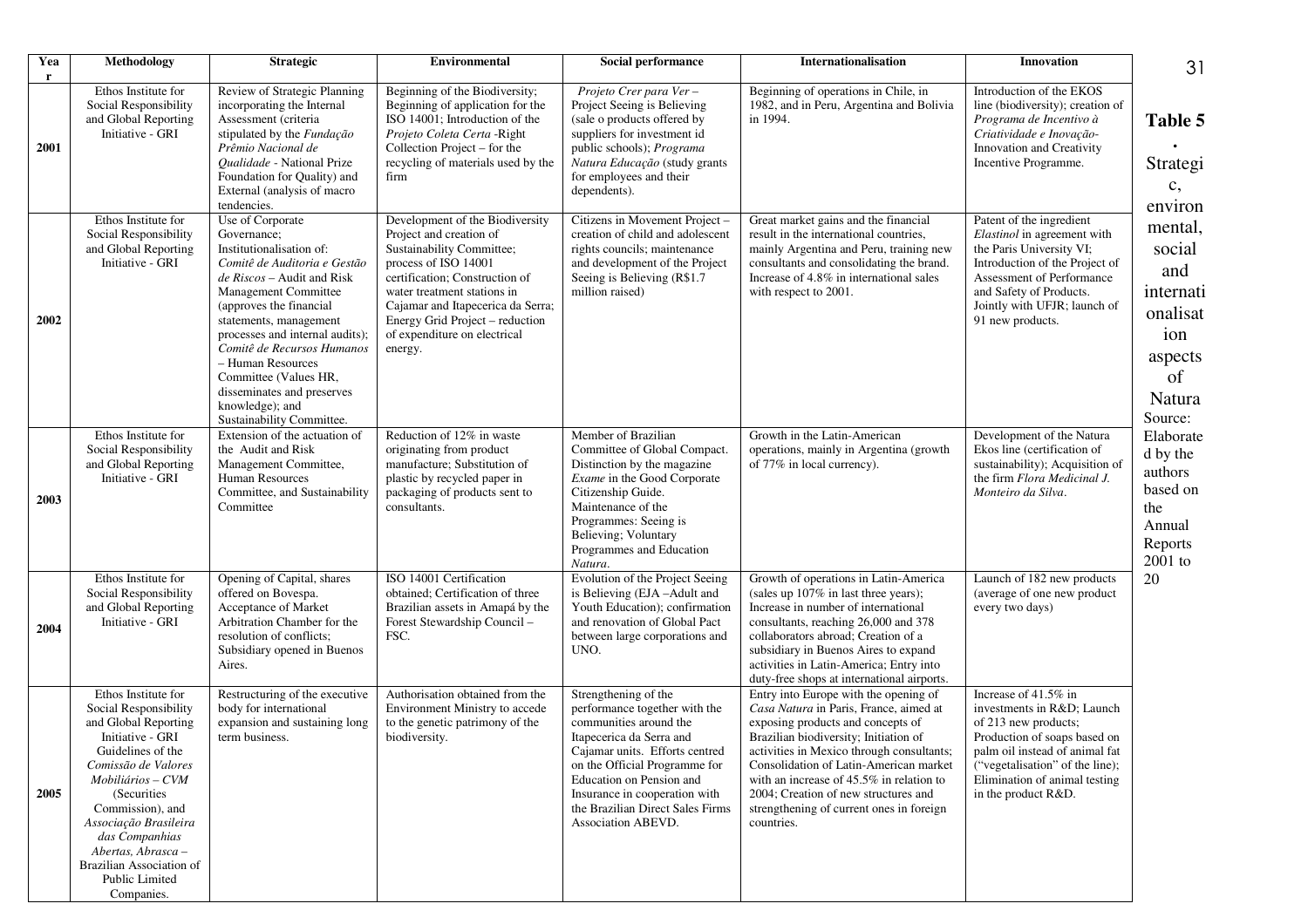The social-environmental responsibility is further demonstrated in its concern with sustainability of inputs and in guaranteeing a reasonable income in the extractive communities that supply the input. In 2004, with Natura Ekos, the firm obtained certification of three assets produced by the extractive community in Amapá State.

**Distinguishing the reputation.** The link to the *Instituto Ethos*, to the Global Reporting Initiative*,* the first Brazilian firm to take part in Organizational Stakeholder*,* the participation in and confirmation of the Global Leaders Compact between large corporations and the United Nations and ISO 14001 certification are examples of the practices that show the culture and concern of *Natura* with the present and future generations. The links between Natura and various non-governmental organisations aimed to fulfil the Agenda 21 Project for the promotion of community leaders and councils in social responsibility. The association to the *Abrinq* Foundation demonstrates the support the firm offers the third sector. Even with the knowledge that responsibility has its costs and resistance to change, the costs maintains a culture of social-environmental-economic concern.

*Natura* defends the contemporary perspective regarding social responsibility. It fits within Davis's (1975) five propositions in opposition to the classic view. *Natura* perceives that society should demand social responsibility from firms, it is transparent with opening all its data to whoever is interested via its portal, assuming the possible costs and losses involved in being responsible.

## **6 FINAL REMARKS**

The first aspect related to be considered here concerns the research questions: How does Natura use social responsibility for internationalisation and what are the factors that have led to this? In relation to the success of factors, social responsibility and innovation were identified. The leadership of the Brazilian market together with world tendencies has encouraged the search for new markets. In the words of the Director of Sustainability, Marcos Egydio Martins, *Natura* has invested in tendencies that are related to the human challenges to build a new millennium: "This translates into business and is transformed into competitive advantage"

The firms can develop a competitive advantage in relation to the competitors through a socially and environmentally responsible attitude. The analysis of the reports on corporative responsibility of *Natura*, as well as the other gathered data, show *Natura*, above all, as a reputed brand that sells concepts, disseminates and exalts at a national and international level the natural and cultural beauty of Brazil. The value of the brand, seen through its reputation,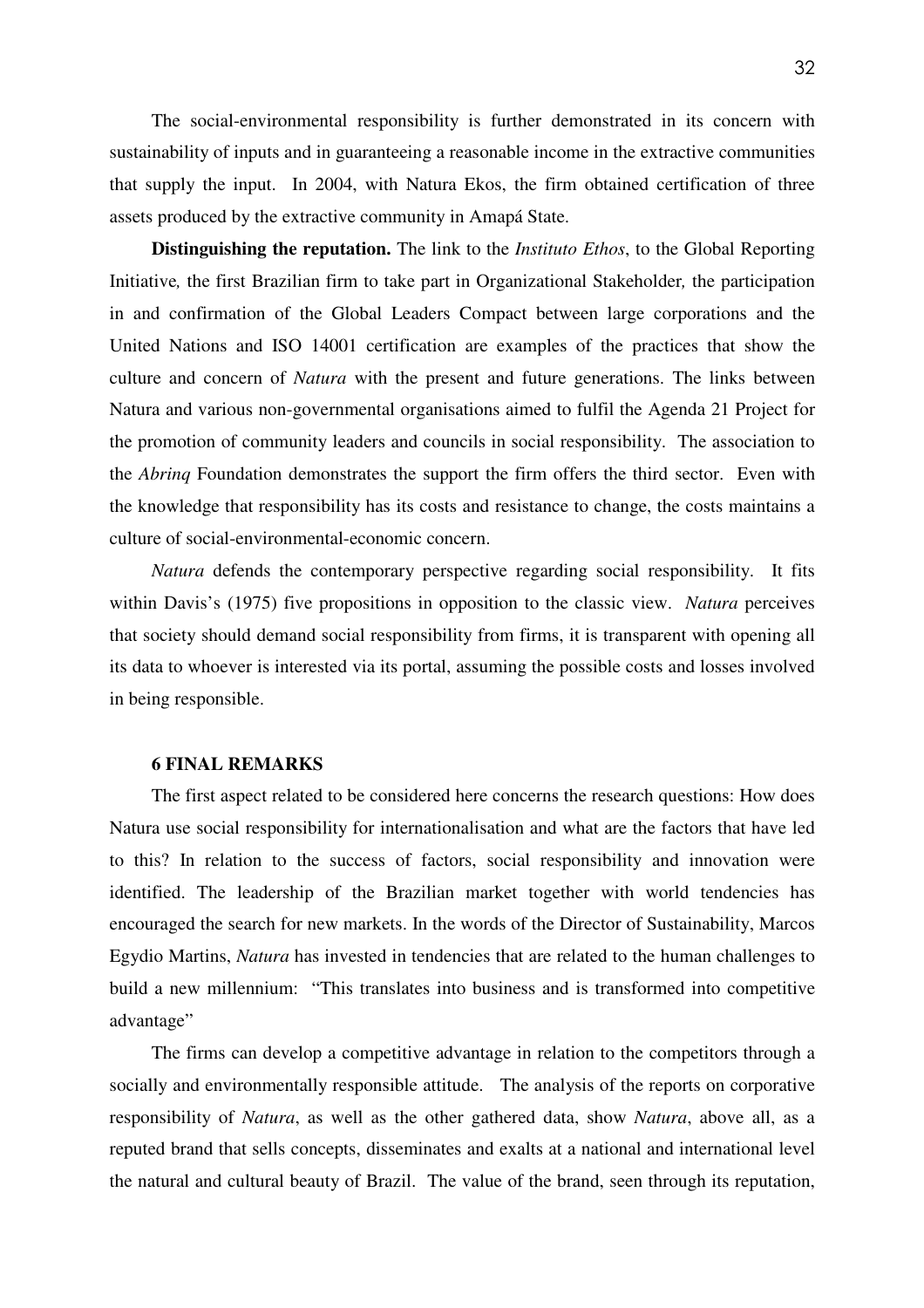leads consumers to acquire products and with them the ideas, wishes and the expectation of a better life. An environmentally conscientious attitude is part of the identity of the brand and is evident in the products from *Natura*, as in the Ekos line. Hence, social-environmental responsibility is part of the strategy of Natura, as part of the institution, of the management decisions, intrinsic to the organisation, and guides almost all its actions.

The international trajectory of Natura was built gradually with expansion into the neighbouring territories of South America and only after to geographically more distant locations. This geographical expansion, as in Brazil, has, for the most part been built with the assistance of consultants. The exception to this mode only occurred in France where Natura followed the patterns of the procedural current, with an institutional campaign mainly emphasising the Ekos line, illustrating the Brazilian biodiversity and the process of social and environmental sustainability. The greater sense of environmental awareness of the Europeans offers *Natura* a competitive advantage not to be shunned.

The ISO 14001 certification, the application of the norms of GRI, the participation in the Global Pact together with other large corporations and the United Nations Organisations demonstrate the interest of *Natura* in respecting the national need for social-environmental responsibility, and in helping to mould the world standard on this issue. The orientation of Natura towards an attitude of social-environmental responsibility is incorporated in the strategic planning of the firm and guides its actions in general, from the acquisition of raw materials and other inputs to post-sales service. Concern with social-environmental activities is a part of the essence of the Natura brand. Thus, and in accordance with the line of questioning proposed in this study, we can state that a socially responsible attitude can be an important component in the strategy of the firm and imbibed in the organisational culture.

The competencies developed over its existence facilitate access to new markets and diversification (HAMEL and PRAHALAD, 1990; PRAHALAD and HAMEL, 1994). Social responsibility, allied to innovation in products, services and access to the market have generated competitive advantage for the firm as they have been supported by imperfect developed and expanding resources (BARNEY, 1991; PETERAF, 1993). These resources are difficult to imitate (LIPPMAN and RUMELT, 1982), for example the nature of the relationship with the consultants and with the suppliers, or the organisational culture formed over many years and its dependence on the vision of the founders (BARNEY, 1986). The very construction of a brand with a high reputation such as that of *Natura*, is dependent on the path followed and is socially complex (BARNEY, 1991).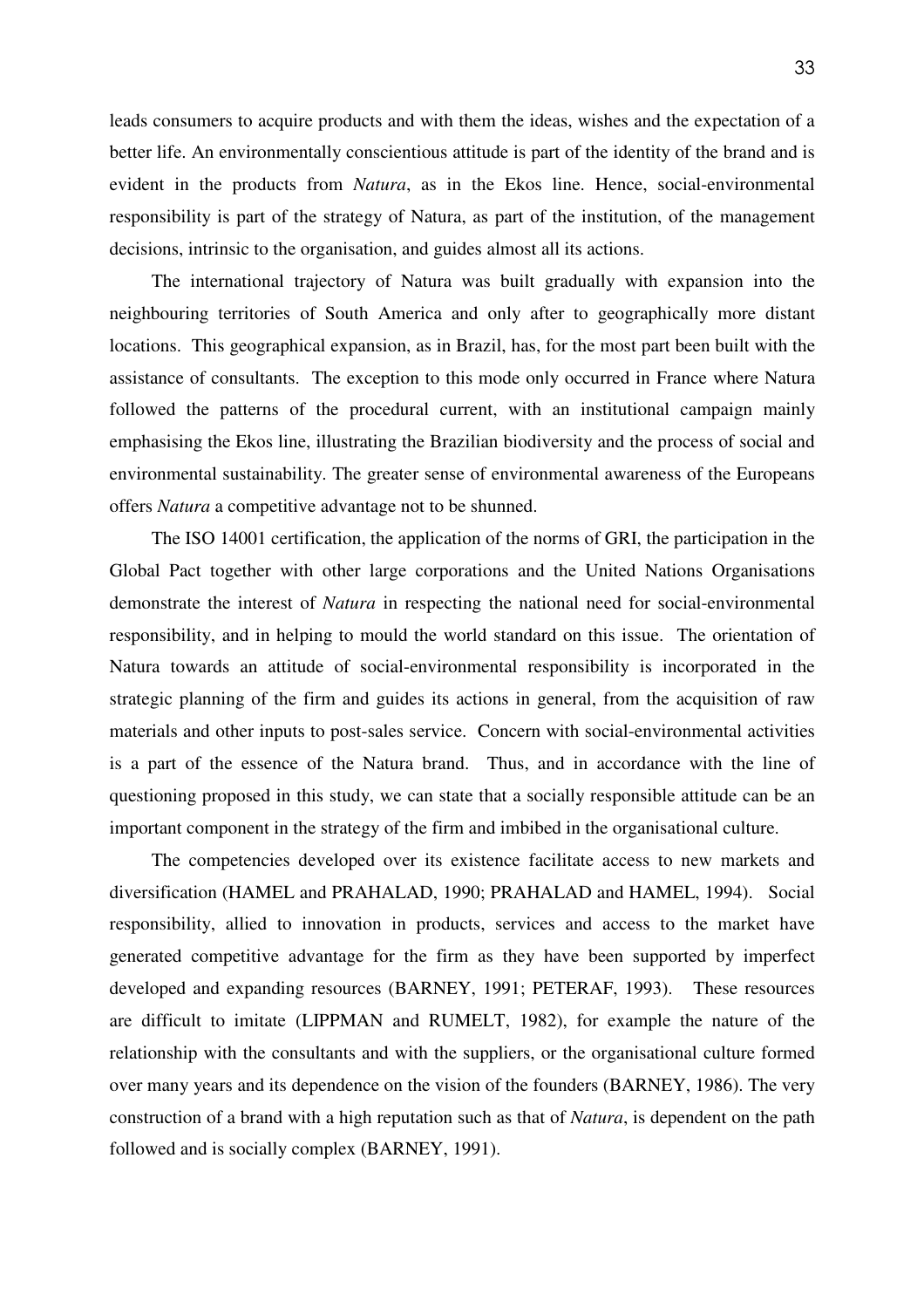Although few firms include social responsibility in their strategic planning, the tendency is that an increasing number of firms will develop a responsible mentality in relation to the surrounding environment and society. The international expansion to Europe and the United States, exposes firms to the demands of sophisticated populations that are aware of the importance of contributing towards progress in society. The evolution of the social mentality in relation to social-environmental-economic issues anticipates the need for the application of concepts of culture and social responsibility, and may become a decisive factor in the success and acceptance of the firm in international markets.

*We are a firm that holds the view that it is possible to build a more sustainable and just world. This enhances our competitiveness as everybody is mobilised to build not only a business, but also a better world. I believe that, by touching the soul of people, we increase the strength of our undertakings. By demanding an ethical posture from firms, society also benefits, as private initiative can also add value to the life of society. In this way, we believe that society values the actions of socially responsible firms. If everybody thought this way, firms and society, the world would have chances of improving.* 

Alessandro Carlucci, president of Natura (CARTA CAPITAL, 2006a)

## **REFERENCES**

BARRET, S. Strategy and the environment. **Columbia Journal of World Business**, 27 (3 & 4), 202 – 208, 1992.

BARNEY, J. B. Organizational culture: Can it be a source of sustained competitive advantage? **Academy of Management Review**, **11** (3), pp. 656 -665, 1996.

BARNEY, J. B. Firm resources and competitive advantage. **Journal of Management**, **17**, p. 99 – 120, 1991.

BARON, D. P. Integrated strategy, trade policy and global competition. **California Management Review**, vol. 39  $N^{\circ}$  2, Winter, 1997.

CARROL, A. B. **Ethics and stakeholder management**. Cincinnati: Southwestern Publishing, 1996.

CARTA CAPITAL. As empresas mais admiradas no Brasil 2006. **Pesquisa Carta Capital / TNS InterScience**, 2006a.

CARTA CAPITAL. Crescimento maduro. **Carta Capital**. Ano XIII, num, 419, 15 de novembro de 2006b.

CLARKSON, M. B. E. A stakeholder framework for analyzing and evaluating corporate social performance. **Academy of Management Review**, 20: 92-117, 1995.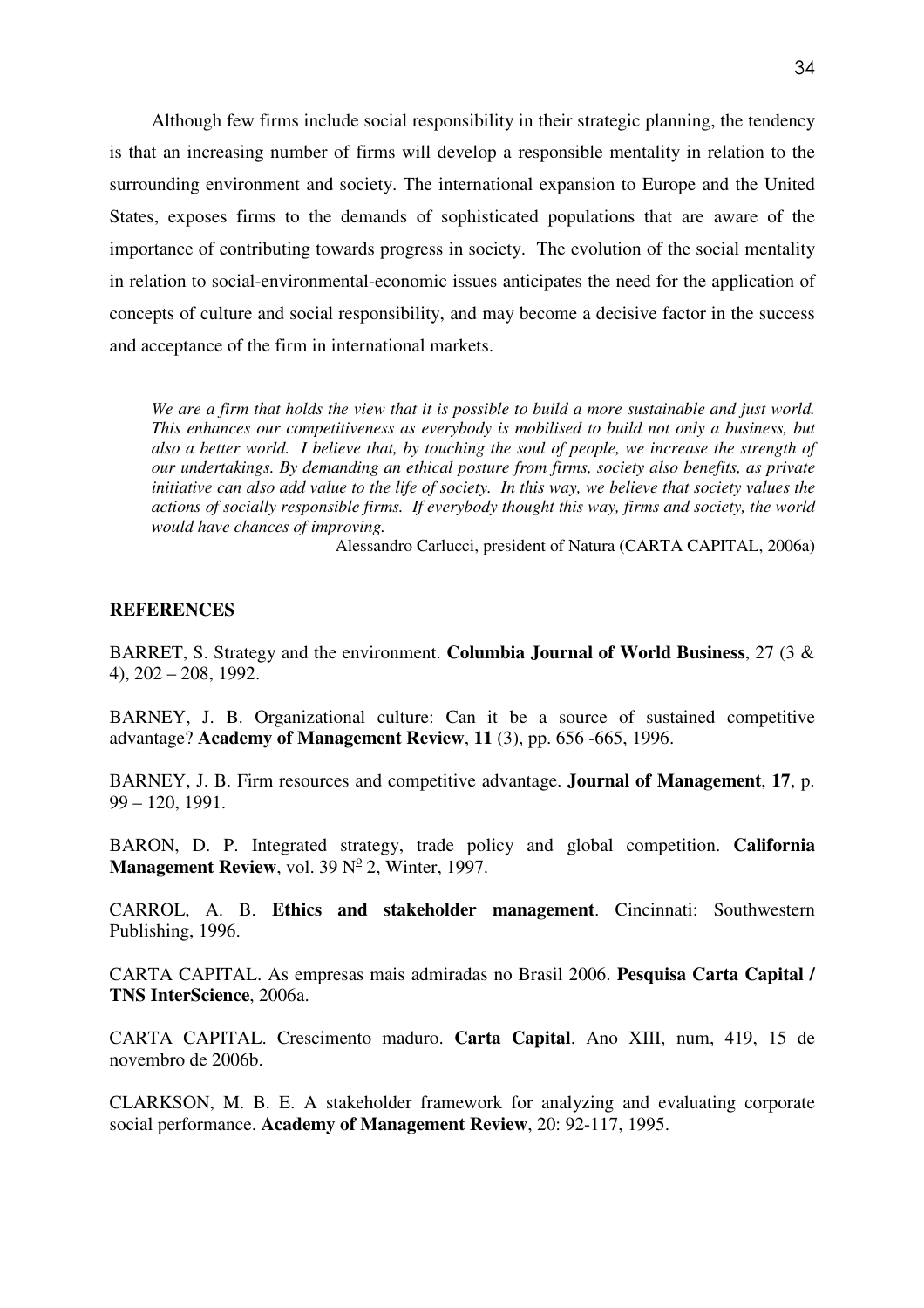CAVES, R. E., PORTER, M. E. From entry barriers to mobility barriers. **Quarterly Journal of Economics**, **91** (2), pp. 241 -261, 1977.

CHAUVIN, K.W., HIRSCHEY, M. Goodwill, profitability, and the market value of the firm. **Journal of Accounting and Public Policy**, 13, p. 159 – 180, 1994.

DAVIS, K. **Five propositions for social responsibility**. Business Horizons, 1975.

DIERICKX, I., COOL, K. Asset stock accumulation and sustainability of competitive advantage. **Management Science**, **35** (12), pp. 1504 – 1511, 1989.

DONALDSON, T., PRESTON, L. E. The stakeholders theory of the corporation: concepts, evidence, and implications. **Academy of Management Review**, 20 (1), p. 65 -91, 1995.

ENVIRONMENTAL J. **Managing the flow of technology transfer and the dissemination of technological information within the R&D organizations**. Cambridge: MIT Press, 1984.

ESTATUTO SOCIAL NATURA. 2004. Disponível em: <http//www.natura.net>. Acesso em: 3 mar. 2005.

FAULKNER, D. International strategy. In FAULKNER, D.; CAMPBELL, A. (Eds.) **Oxford Handbook of Strategy**. Oxford: Oxford University Press, 2003. v. 2 – Corporate Strategy.

FOMBRUN, C. **Reputation: Realizing value from the corporate image**. Boston: Harvard Business School Press, 1996.

FOMBRUN C., SHANLEY, C. What's in a name? Reputation building and corporate strategy. **Academy of Management Review**, 33 (2): 233-258, 1990.

FREEMAN, R. E. **Strategic management: A stakeholder approach**. Boston, MA: Pitman, 1984.

GRIFFIN, J. J., MAHON, J. F. The corporate social performance and corporate financial performance debate: Twenty-five years of incomparable research. **Business & Society**, 36 (1): 5-31, 1997.

HAMEL, G., PRAHALAD, C. K. The core competence of the corporation. **Harvard Business Review**, May - June, p. 79 – 91, 1990.

HAMILTON, J. T. Pollution as news: Media and stock market reactions to the toxic release inventory data. **Journal of Environmental Economics and Management**, 28, 98 – 113.

HENDERSON, B. D. As origens da estratégia. In: **Estratégia: A busca da vantagem competitiva***.* MONTGOMERY, C., PORTER, M. E. Rio de Janeiro: Campus, 1998.

HENRIQUES, I., SARDORSKY, P. The relationship between environmental commitment and managerial perceptions of stakeholder importance. **Academy of Management**, vol. 42, no. 1, p. 87 – 99, 1999.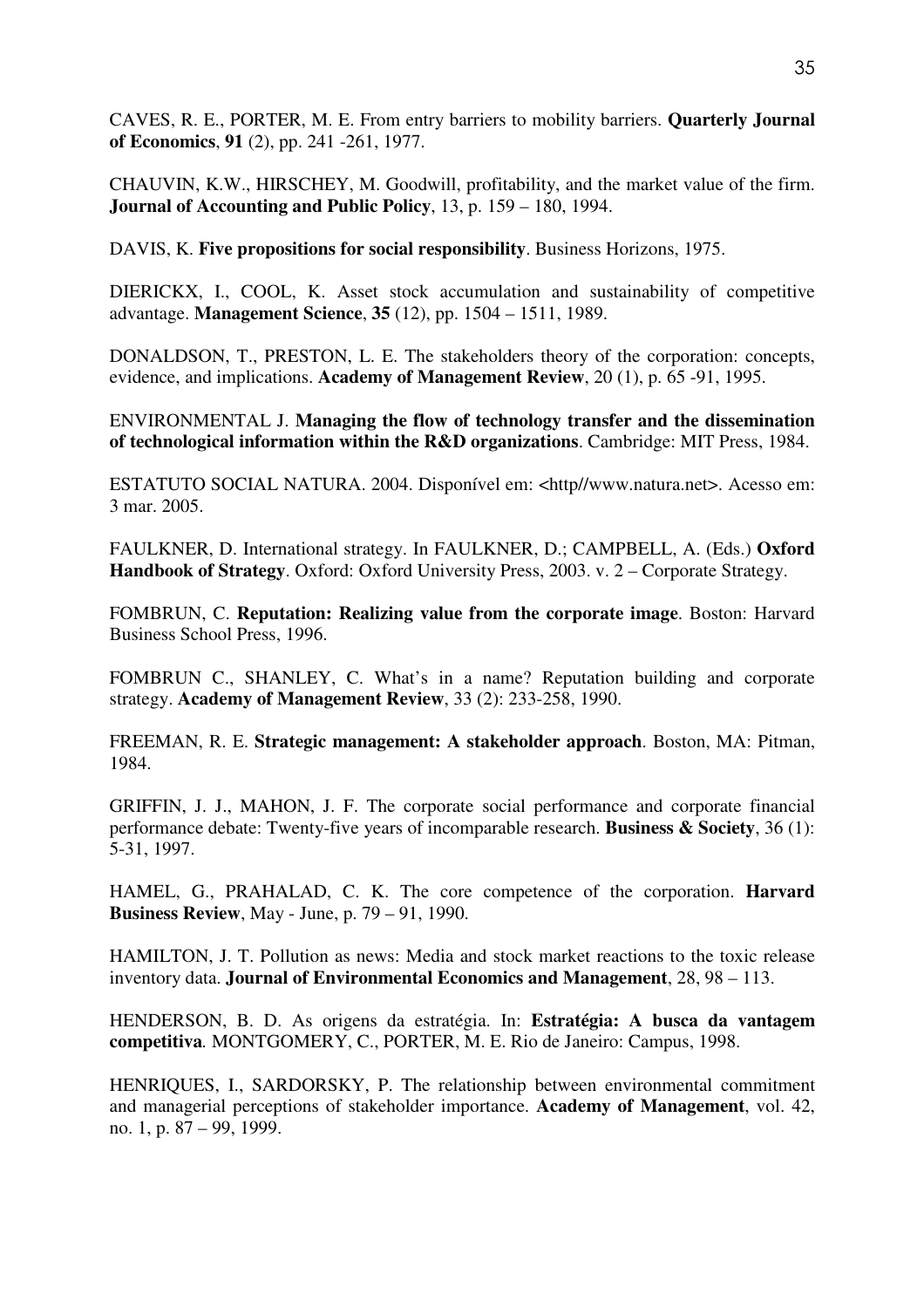HIL, A; HEAMIS, C.A. O processo de internacionalização na ótica da escola nórdica: Evidências empíricas em empresas brasileiras. **Revista da Administração Contemporânea**, vol. 7. n.º 1, 2003.

HUSTED, B. W., ALLEN, D. B. Toward a model of corporate social strategy formulation. Social Issues – Management Division. **Academy of Management**, Aug. 2001.

INDICADORES ETHOS. Indicadores Ethos de responsabilidade social 2005. Disponível em: <http//

www.ethos.org.br/docs/conceitos\_praticas/indicadores/download/indicadores\_2005.pdf> Acesso em: 16 de novembro de 2006.

KEEGAN, W. J., GREEN, M. C. **Princípios de marketing global**. São Paulo: Saraiva, 1999.

KELLEY, P. C. Factors that influence the development of trade associations' political behaviors. In Post, J. E. (Ed.) **Research in Corporate Social Performance and Policy**, vol. 12, p. 93 -142. Greenwich: JAI Press, 1991.

KIRBY, A. Trade associations as information exchange mechanisms. **RAND Journal of Economics**, 19 (1), p.138 -146, 1988.

KLASSEN, R., McLAUGHLIM, C. P. The impact of environmental management on firm performance. **Management Science**, 42 (8), p. 22 -42, 1995.

KPMG. **KPMG International Survey of Corporate Responsibility Reporting 2005**. KPMG International, 2005. Disponível em: <http//www.kpmg.ca/en/industries/enr/energy/globalSustainabilityReports.html> Acesso em: 16/11/2006.

LIPPMAN, S. A., RUMELT, R. P. Uncertain imitability. **Bell Journal of Economics**, **13** (2), pp. 418 -438, 1982.

McGUIRE, J. B., SUNDGREEN, A., SCHNEEWEIS, T. Corporate social responsibility and firm financial performance. **Academy of Management Journal**, 31 (4), p. 854 -872, 1988.

MILES, M. P., COVIN, J. G. Environmental marketing: A source of reputational, competitive, and financial advantage. **Journal of Business Ethics**, 23 (3): 299-311, 2000.

MITCHEL, R.K., AGLE, B. R., WOOD, P. J. Toward a theory of stakeholder identification and salience: Defining the principle of who and what really counts. **Academy of Management Review,** no. 22, p. 853 -886, 1997.

NATURA. Disponível em: <http//www.natura.net>. Acesso em: 3 mar. 2005. PETERAF, M. A. The cornerstones of competitive advantage: A Resource-Based View. **Strategic Management Journal**, **14**, pp. 179 – 191, 1993.

PORTER, M. E. **Competitive Strategy**: Techniques for analyzing industries. New York: Free Press, 1980.

PORTER, M. E. **Competitive Advantage**: Creating and sustaining superior performance. New York: Free Press, 1985.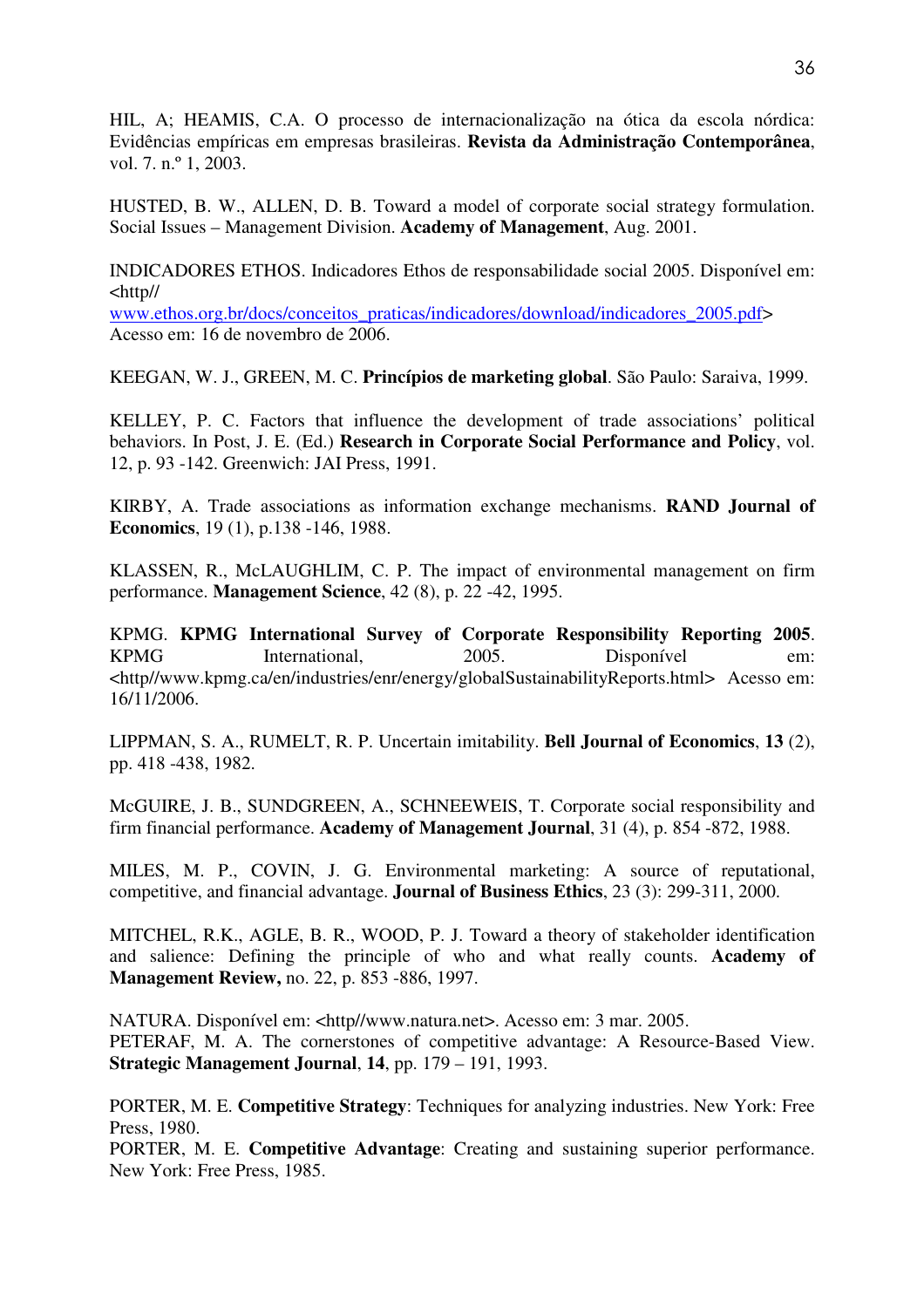PORTER,M. E. What's strategy? **Harvard Business Review**, p. 61 – 78, nov.-dec, 1996.

PORTER, M. E., VAN DER LINDE, C. Green and competitive: Ending the stalemate. **Harvard Business Review**, no 73,vol. 5, p. 120 -134, 1995.

PRAHALAD, C. K., HAMEL, G. **Competing for the future**. Boston: Harvard Business School Press, 1994.

QUINN, D., JONES, T. M. An agent morality view of business policy. **Academy of Management Review**, 20 (1), p. 22 – 42, 1995.

ROOME, N. Developing environmental management systems. **Business Strategy and the Environment**, 1, p. 11-24, 1992.

RUSSO, M. V., FOUTS, P. A. A Resource-Based perspective on corporate environmental performance and profitability. **Academy of Management Journal**, 40 (3), 534 – 559, 1997.

RELATÓRIO Anual de responsabilidade corporativa Natura, 2001. Disponível em: <http//www.natura.net>. Acesso em: 3 mar. 2005.

RELATÓRIO Anual de responsabilidade corporativa Natura, 2002. Disponível em: <http//www.natura.net>. Acesso em: 3 mar. 2005.

RELATÓRIO Anual de responsabilidade corporativa Natura, 2003. Disponível em: <http//www.natura.net>. Acesso em: 3 mar. 2005.

RELATÓRIO Anual de responsabilidade corporativa Natura – 2004. Disponível em: <http//www.natura.net>. Acesso em: 3 mar. 2005.

RELATÓRIO Anual de responsabilidade corporativa Natura – 2005. Disponível em: <http//www.natura.net>. Acesso em: 3 mar. 2005.

ROBINSON, R. D. **International management**. New York: Holt, Rinehart & Winston, 1967.

SAVAGE, G. T., NIX, T. W., WHITEHEAD, C. J., BLAIR, J. D. Strategies for accessing and managing organizational stakeholders. **Academy of Management Executive**, 5(2), p. 61 -75, 1991.

SCHRADER, S. Informal technology transfer between firms: Cooperation through information trading. **Research Policy**, 20, 153 -170, 1991.

SERRA, F., TORRES, M. C., TORRES, A. P. **Administração estratégica: Conceitos, roteiro prático e casos**. Rio de Janeiro: Reichmann & Affonso Editores, 2002.

SERRA, F. Estudo de caso em pesquisa de estratégia: Exemplo de projeto de investigação. **Anais**.. Balneário Camboriú:SLADE Brasil, 2006.

SMITH. C. N. Corporate social responsibility: Whether or how? **California Management Review,** vol.45,  $N^{\circ}$ 4, Summer 2003.